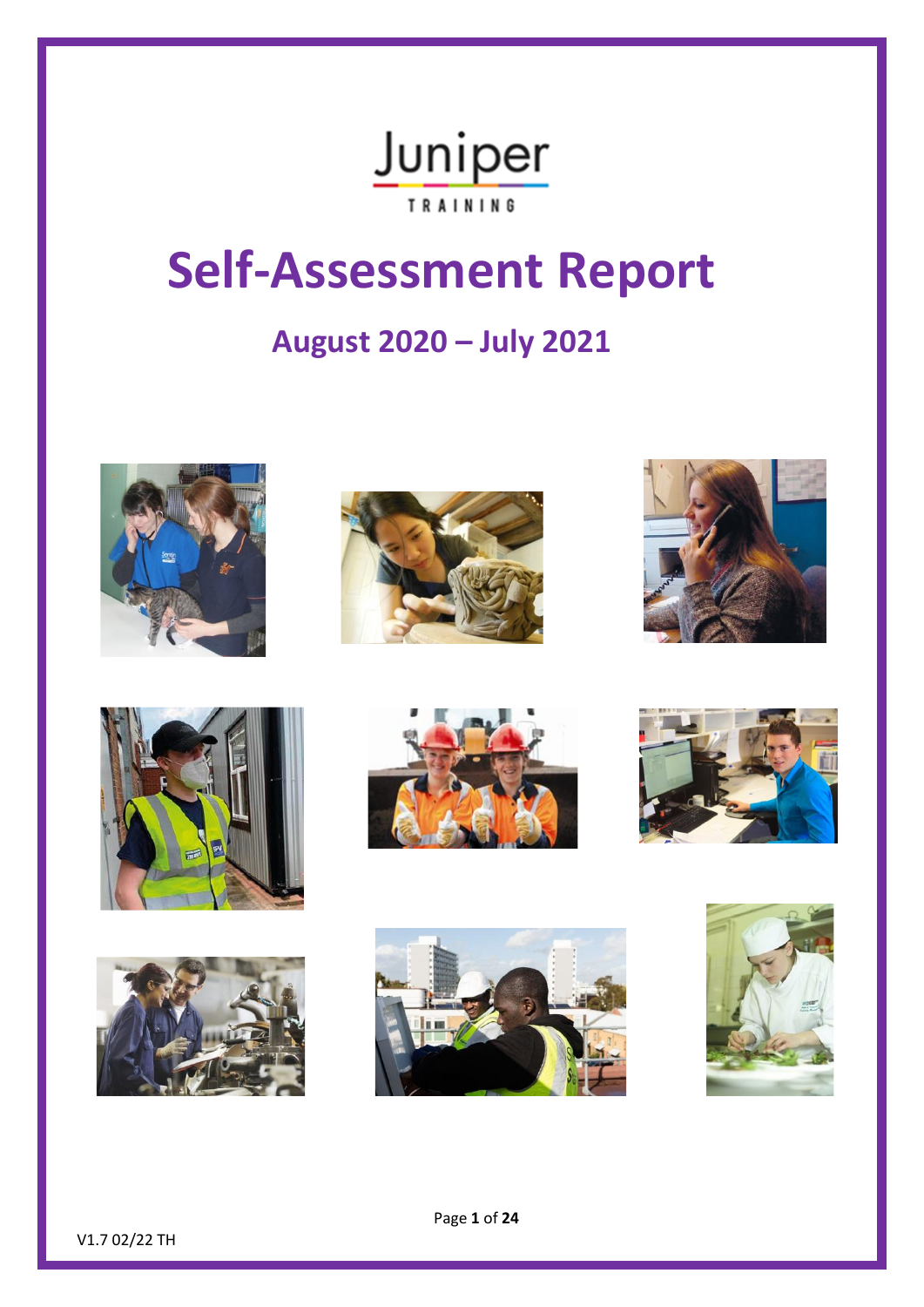# **Contents**

# **Page No.**

| Introduction                                              | 3  |
|-----------------------------------------------------------|----|
| <b>Description of Programmes</b>                          | 4  |
| Self-Assessment and Quality Assurance Processes           | 5  |
| Summary of Grades and Judgements for Aug 2020 - July 2021 | 5  |
| <b>Quality of Education</b>                               | 6  |
| <b>Behaviour and Attitudes</b>                            | 12 |
| <b>Personal Development</b>                               | 13 |
| Leadership and Management                                 | 17 |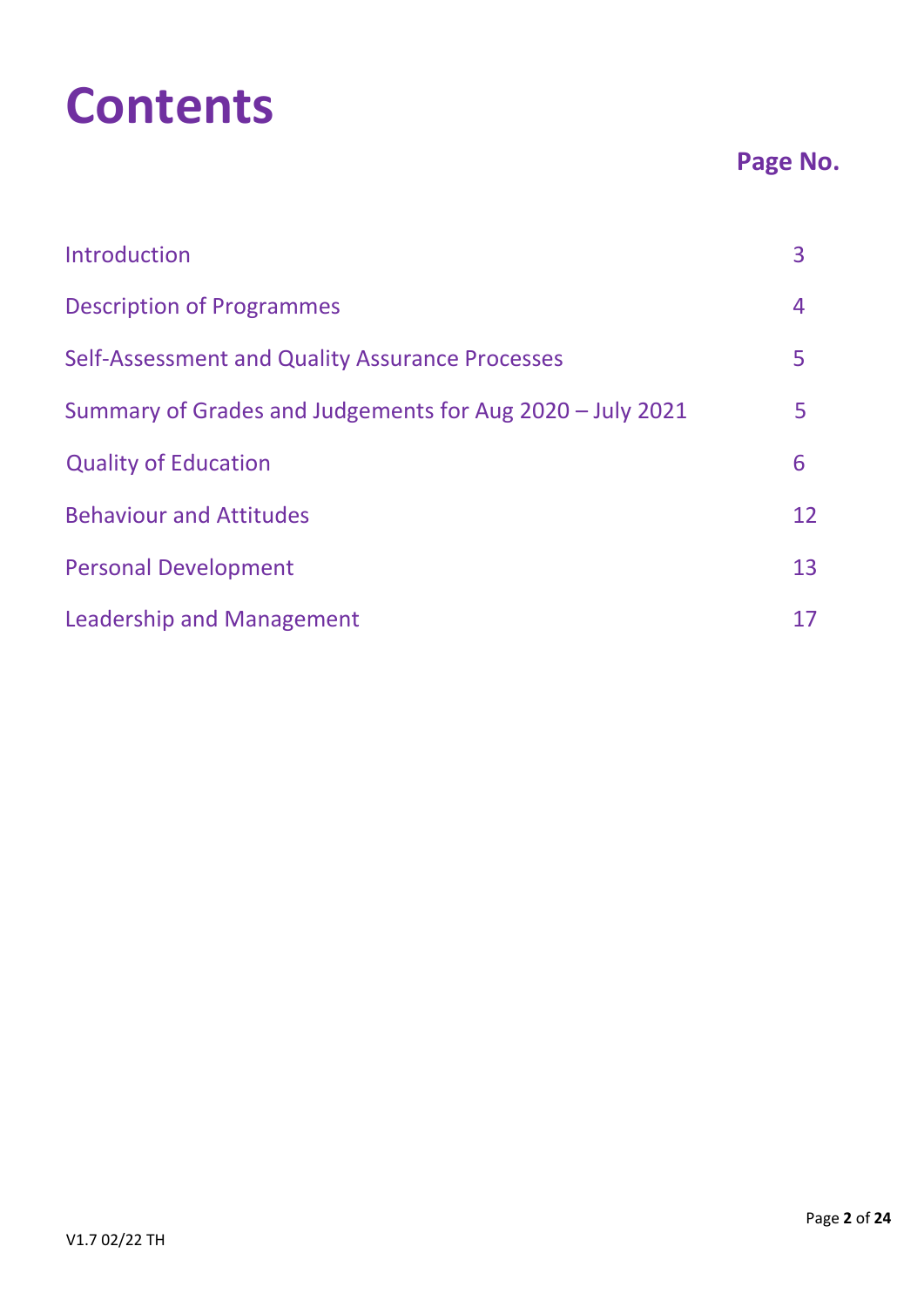# **Background**

Juniper Training Limited (Juniper) formerly known as Carver Training was established in 1983 as a youth training centre for warehouse training. It now offers Study Programme, Traineeships (youth) and Apprenticeships.

This self-assessment report will examine the period August 2020 – July 2021 for all programmes.

| Programme                      | Number of starts in<br>2020/21 | <b>Comparison to 2019/20</b> |
|--------------------------------|--------------------------------|------------------------------|
| <b>Study Programme</b>         | 1396                           | Increase of 132 learners     |
| Traineeships (16-19 year olds) | 74                             | Increase of 22 learners      |
| Apprenticeships                | 149 Level 2                    | Increase of 50 learners      |
|                                | 169 Level 3                    | Increase of 9 learners       |
|                                | 28 Level 4                     | Increase of 9 learners       |

#### **2020/21 starts:**

This report will examine the position of Juniper at the start of the contact year in August 2020 and the analysis will scrutinise the impact of changes and measure improvements made across the whole academic year. The report this year takes into account the impact of Covid-19 and the various lockdowns that occurred during this academic year.

Juniper operates from 14 sites across the West Midlands (Brierley Hill, Lichfield, Walsall, Wednesbury & Wolverhampton), East Midlands (Chesterfield, Derby and Leicester), Shropshire (Telford), Staffordshire (Hanley, Leek & Burton) and Cheshire (Stockport). Central Support Services (Head Office) is located in Featherstone, Wolverhampton. Almost all centres are based in areas of high social deprivation.

#### **Maths prior attainment levels of learners when they started programme during 2020/21 were low**.

| 9-4 (or equivalent) | 3-1 (or equivalent) | No prior attainment | No data |
|---------------------|---------------------|---------------------|---------|
| .9%                 | 48%                 |                     | 12%     |

**English prior attainment levels of learners when they started on programme during 2020/21 were low**.

| 9-4 (or equivalent) | 3-1 (or equivalent) | No prior attainment | No data |
|---------------------|---------------------|---------------------|---------|
| 23%                 | 46%                 | 19%                 | 12%     |

**41% of learners on Study Programme during 2020/21 were identified as having Special Educational Needs or a Disability (SEND); an increase of 1% compared to the previous year.** The top 5 categories for SEND were: mental health 10%, other medical condition 9%, dyslexia 8%, social & emotional difficulties 5% and autism spectrum disorder 3%.

Of those learners on Study Programme during 2020/21, 42% **of learners were assessed as eligible for bursary funding (vulnerable and discretionary)** to support with costs associated with their training, such as travel, clothing, equipment, educational visits and books. This is a decrease of 1% when compared to the previous year. 80% **of all learners in receipt of vulnerable bursary were made up of those learners that were either in care or care leavers.** A full breakdown of numbers can be seen in the Free Meals and Bursary funding table: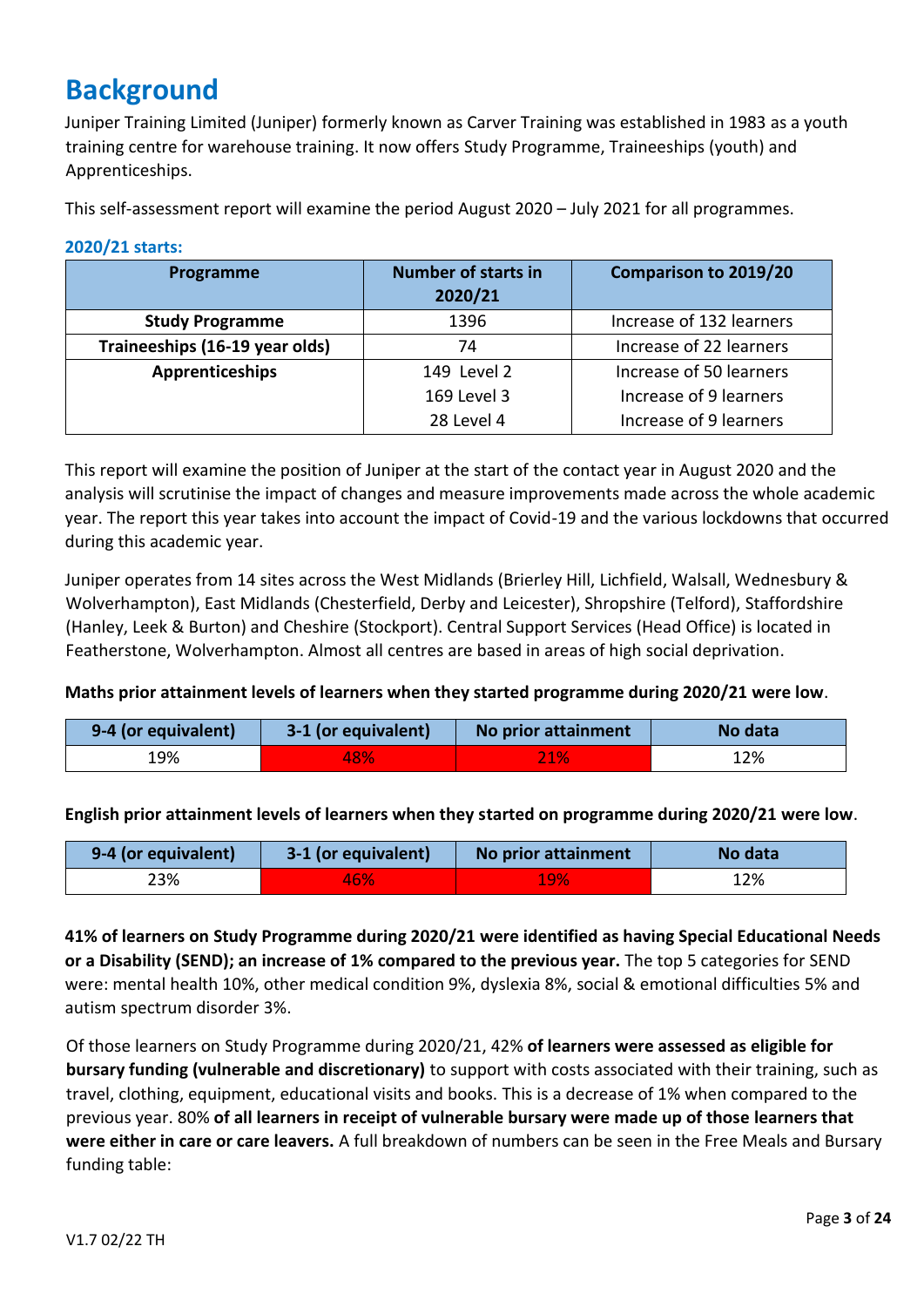#### **Free Meals and Bursary Funding table based on 2020/21 starts\*:**

| In receipt of:                                      | Percentage | <b>Number</b> |
|-----------------------------------------------------|------------|---------------|
| <b>Free Meals Funding</b>                           | 16%        | 224           |
| 16-19 Discretionary Bursary                         | 32%        | 447           |
| 16-19 Vulnerable Bursary                            | 7%         | 96            |
| In care/care leavers in receipt of 16-19 Vulnerable | 80%        | 52            |
| <b>Bursary</b>                                      |            |               |

\* Study Programme, 16-19 & Adult Traineeship

Juniper employs almost 200 staff. The Management Board consists of the Chairman (no operational day-today involvement), the Managing Director, the Head of Operations, two Regional Heads of Performance, the Head of Business Development and the Head of Quality. They are responsible for all aspects of the company's day-to-day management, and are supported by Performance Managers at a centre level. Effective governance arrangements are in place; the AELP Code of Good Governance for Independent Learning Providers has been adopted and the performance and effectiveness of Juniper's governance is assessed against the framework. The governors (Chairman Richard Holt and external specialist Jason Lancaster) provide impartial scrutiny and challenge in governance board meetings. Training is funded through the Education and Skills Funding Agency (ESFA).

# **Description of Programmes**

Juniper offers full-time and part-time study programmes from entry level to level 3, which include maths and English, employability skills, personal social development and work experience. The programmes aim to equip learners with the necessary, skills, knowledge and behaviours to obtain a positive destination to an apprenticeship, further education course at a higher level, higher education or job with training. The programmes are individualised to meet the needs of learners and offer access to a wide range of vocational sectors. Work experience placements are personalised and based upon the needs and interests of learners; they are broad ranging and not limited to specific sector areas. Full-time study programmes consist typically of 550 guided learning hours per learner per year, over a 30-week period. In 2020/21, Juniper offered vocational pathways in Childcare, Health and Social Care, Business Administration, Customer Service and Construction.

We had a subcontracting arrangement with UK Sports in place in the 2020/21 academic year. The study programmes include level 3, coaching and sports focussed vocational qualifications. The provision was delivered in the following regions: East of England (Cambridge & St Ives), East Midlands (Leicester), London (Heathrow), South East (Bicester & Bracknell), South West (Cirencester) and the West Midlands (Stratford).

Traineeships will last anything from six weeks to a maximum of six months with the content tailored to the needs of the individual student. The core element includes work preparation training (ensuring young people are ready and have the confidence to take the first step in their career) and a continuation of English and maths study (if they do not hold a grade 9-4 in GCSE). In addition to this, trainees complete a high quality work experience placement in their occupational area of interest, providing insight and experience of the world of work and a progression route, preferably an apprenticeship.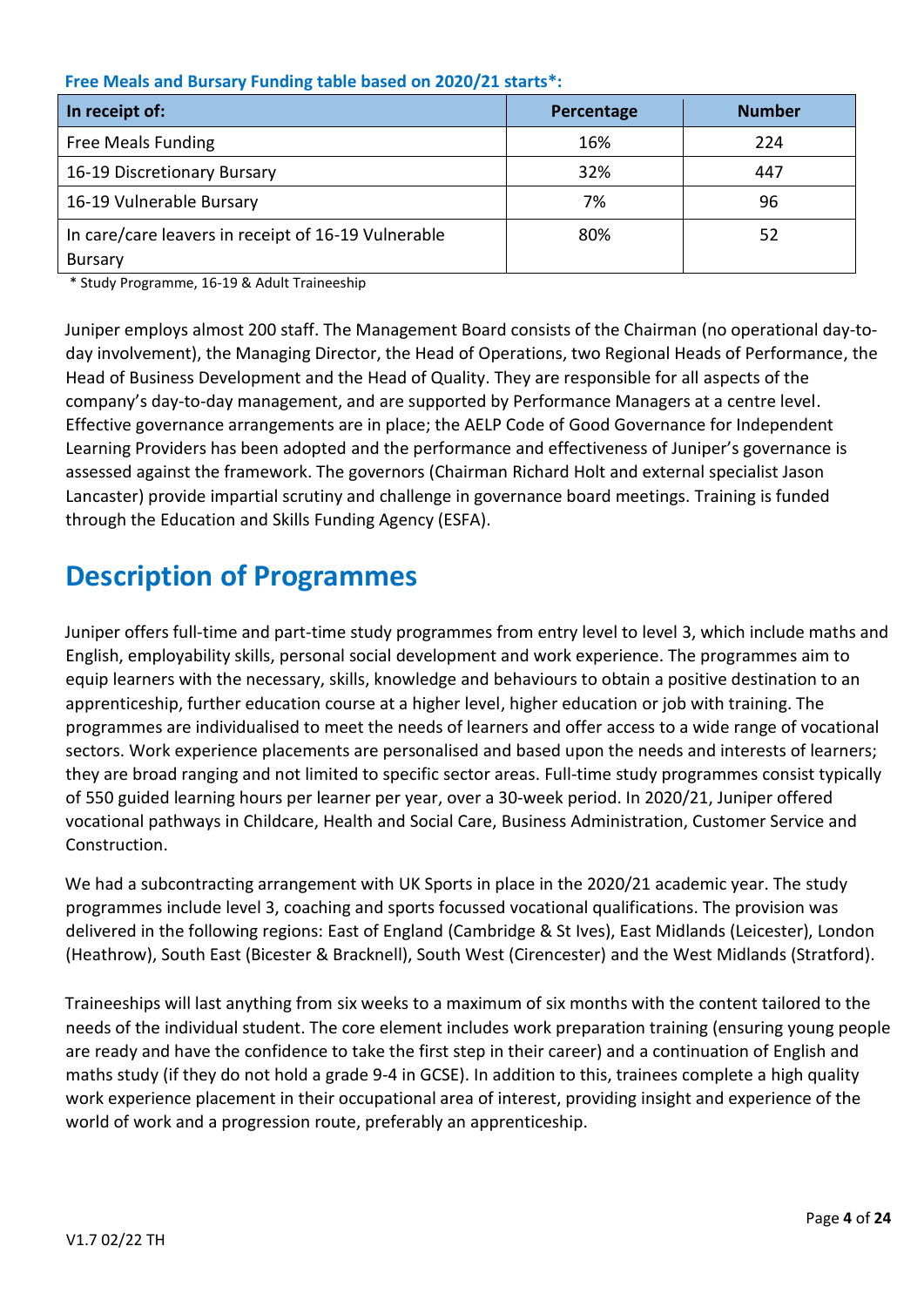Juniper offers level 2 to level 5 apprenticeships in the following sector areas: Business, Administration and Law; Construction, Planning and Built Environment; Education and Training; Health, Public Services and Care and Retail and Commercial Enterprise.

# **Self-Assessment and Quality Assurance Processes**

Juniper Training was last inspected by Ofsted in July 2017 and was judged to be good. The self-assessment process underpins Juniper's quality assurance processes. In compiling the annual self-assessment report, all staff and a proportion of learners and employers have been involved in reviewing and reporting on the quality of provision within their centre. The Head of Quality is responsible for overseeing this process. Performance Managers initiated the quality assurance process within their centres to collate and agree centre self-assessment judgements and grading. Centre Improvement Plans are produced based on the initial findings from the self-assessment process and added to throughout the academic year to strive for continual improvement. The process strives to be robust and accurate and uses centrally collated and confirmed data provided by Juniper's own Management Information and data from software such as PICS WEB to inform judgements. Additional data and evidence from provision reviews, student focus groups, observations of key learning processes and external quality assurance reports were also used.

The self-assessment report uses the criteria as set out in the Education Inspection Framework (2019). Provision is graded according to EIF descriptors as follows:-

| Grade 1 | <b>Outstanding</b>          |
|---------|-----------------------------|
| Grade 2 | Good                        |
| Grade 3 | <b>Requires Improvement</b> |
| Grade 4 | Inadequate                  |

# **Juniper Self-Assessment Grades**

| SAR Grades August 2019 - July 2020           | Grade |
|----------------------------------------------|-------|
| <b>Overall Effectiveness</b>                 | 2     |
| <b>Effectiveness of Quality of Education</b> |       |
| <b>Behaviour and Attitudes</b>               |       |
| Personal Development                         | 2     |
| Leadership and Management                    | 2     |
| <b>Education Programmes for Young People</b> |       |
| Apprenticeships                              |       |
| <b>High Needs</b>                            |       |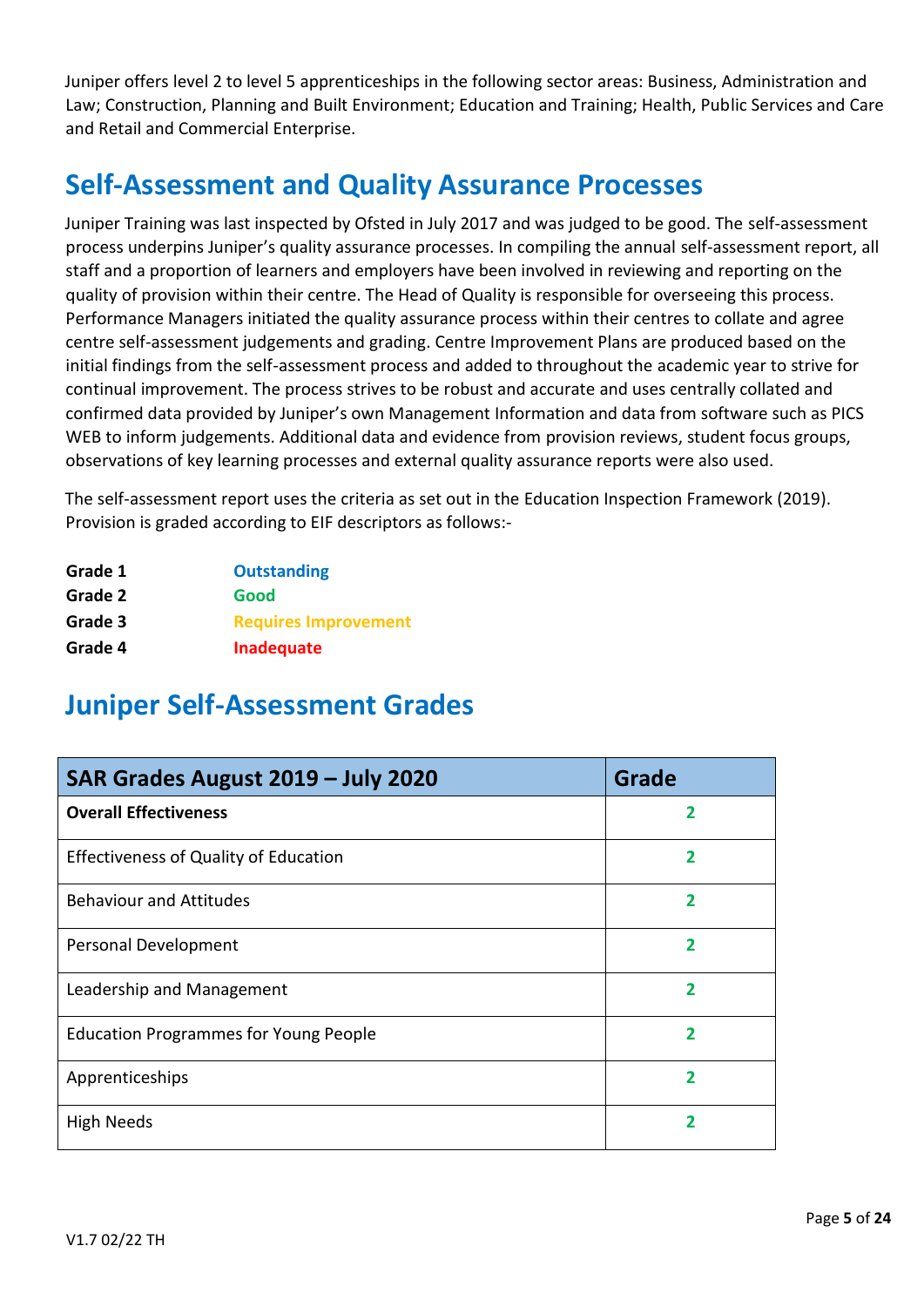# **Effectiveness of Quality of Education**

# **Strengths**

**Leaders provide a varied curriculum for Study Programme, Traineeship & Apprenticeship learners, which develops the knowledge, skills and behaviours that learners need to prepare them for their next stage in education, training or employment. Existing vocational Study Programme curriculum offers have been developed further to support learners.**

Senior leaders and managers continue to maintain and grow strategic links with employers and are aligning these to the provision. The construction provision, for both study programmes and apprenticeships continued to grow in 2020/21 despite the challenges of the pandemic. Delivery has now started at Rydale Roofing and we have used our experience of establishing our provision at SPV (employer in the same sector) to ensure that the provision meets the needs of learners and employers. The introduction of the Advanced Childcare pathway has given learners an alternative to local colleges and has increased the chances of these learners securing job outcomes in the childcare sector. For example, learners that complete this course can be counted in the ratios of staffing within childcare settings which makes them more appealing to potential employers.

Curriculum leaders have recognised that further refinement of the study programme curriculums in Customer Service, Choices and Workskills is necessary to ensure that learners acquire the knowledge, skills and behaviours required to be fully prepared for their next steps. The new qualifications selected and project based curriculums allow learners to put their new learning into practice more quickly in real life situations rather than learning being restricted by a criteria led plan for learning. The very large majority of learners on these pathways can now with fluency describe what they have learned so far in the context of their future career choices and day to day lives.

Employer feedback has been used effectively to further develop the Traineeship curriculum. Learners attend mandatory workshops to extend upon their existing knowledge of important topics including, employer expectations, safeguarding, interview skills and job applications. Relationships with employers are good with local centre staff and are further developed over time through regular contact. In a recent Traineeship Survey (December 21), most Traineeship employers spoken to report having good trainees that are 'a good fit' and are well supported by Juniper.

Leaders were quick to identify learning gaps for vocational study programme learners caused by online learning, especially those learners who perform better in face-to-face sessions and utilised catch-up tuition to support learners to complete their learning and courses towards the end of 2020/21, when it was safe for learners to return to the classroom. Study Programme learners also benefitted from Maths and English catch-up support. Catch-up Maths and English tutors have a bank of resources closely aligned to the Functional Skills and GCSE curriculum and plan their delivery based on their learners' knowledge gaps identified and communicated by the centre Maths and/or English tutor. Meaning most learners are quick to fill knowledge gaps and report "lightbulb" moments in catch-up sessions that then positively impact upon improvements in understanding in class and assessments. In the most recent student survey, most learners stated that they were finding the additional lessons useful in helping them to catch up on lost learning.

Our apprenticeship provision continues to grow in numbers and quality. Strong strategic partnership working with external organisations such as, the Black Country Chamber of Commerce, Greater Manchester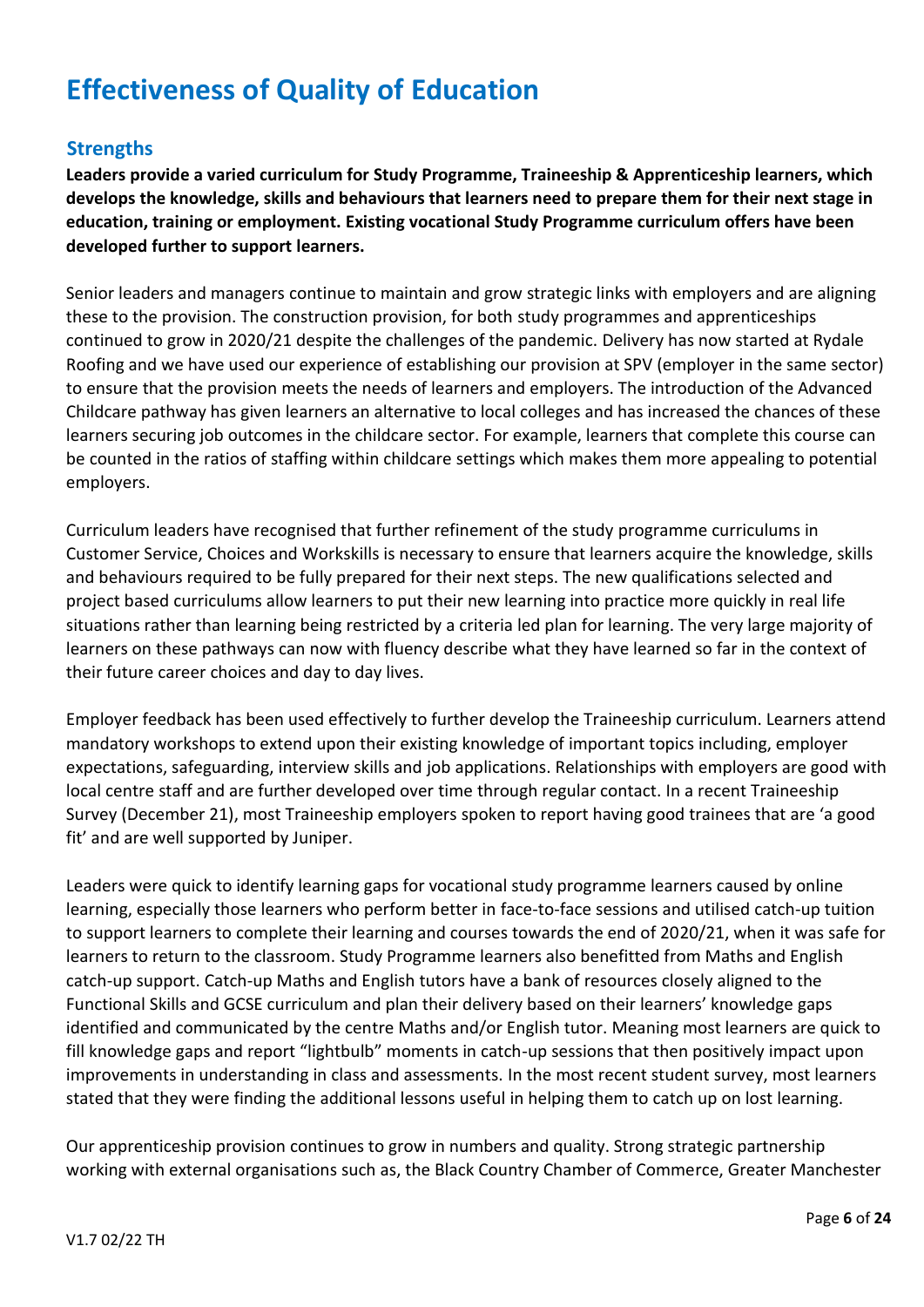Chamber of Commerce, Greater Birmingham LEP, Telford and Wrekin Provider Network, Black Country Provider Network and Birmingham Ladder for Apprenticeships helps to raise the profile of apprenticeships with employers, identify gaps in local provision and to inform content of delivery within our curriculum areas. A minority of apprentices have been shortlisted for awards including two regional finalists at the National Apprenticeship Awards and one of our apprentices won the 'Apprentice of the Year in Construction', awarded by the Birmingham Ladder for Apprenticeships. Juniper were also a finalist for Service Provider and Large Employer of the Year Award for the Black Country Chamber of Commerce.

Juniper has developed strong partnerships working with local councils and we are preferred apprenticeship provider for Walsall Council, Dudley Council, Greater Manchester Council and Staffordshire Council. Sandwell Council cite Juniper's strengths as: *'Communication with employers, Adapting to my needs and Initial assessment of apprentices'*.

We have forged a particularly strong relationship with Walsall Council and are their provider of choice to deliver Early Years Practitioner L2, Early Years Educator L3 and Teaching Assistant L3. *'Juniper respond very quickly, starts are turned around very quickly, issues are addressed efficiently and our apprentices have achieved a significant number of distinctions whilst studying with Juniper'* Helena Baxter, Walsall Council. We also deliver non-mandatory additional qualifications as part of these apprenticeship standards to better meet the needs of this employer.

# **The large majority of learners develop substantial knowledge, skills and especially behaviours that prepare them well to have the confidence and ability to progress positively to work, apprenticeships and further learning.**

Learners report in recent feedback surveys and focus groups that Juniper is helping them to develop the skills, knowledge and behaviours required for their next step. Employers substantiate this; 100% reported that Juniper is helping learners to prepare for the world of work when they start their placement and 95% would consider offering learners a job or apprenticeship at the end of their programme (Study Programme Employer Survey Feedback – December 2021).

# **The curriculum addresses social disadvantage as it provides opportunities for those from disadvantaged backgrounds to access education; the large majority of learners progress to a positive destination upon completion of their programme.**

Juniper's training centres are located in areas of high deprivation. Leaders, managers and staff provide inclusive opportunities for learners, many of whom have previously had a poor experience of education, to engage in education and training. They provide wrap around support and assist learners that have barriers and a lack of external support to gain a positive learning experience. Our Study Programme curriculums have been carefully thought out to meet the needs of local NEETs. Information provided by local authorities around common barriers has been considered to ensure that learners overcome those barriers quickly from the point that learners start their programmes.

Many study programme and traineeship learners have previously attended college and other education institutions but report a lack of support to enable completion of their programmes. Juniper's study programmes have monthly intakes and traineeships have weekly intakes. This allows NEET learners to access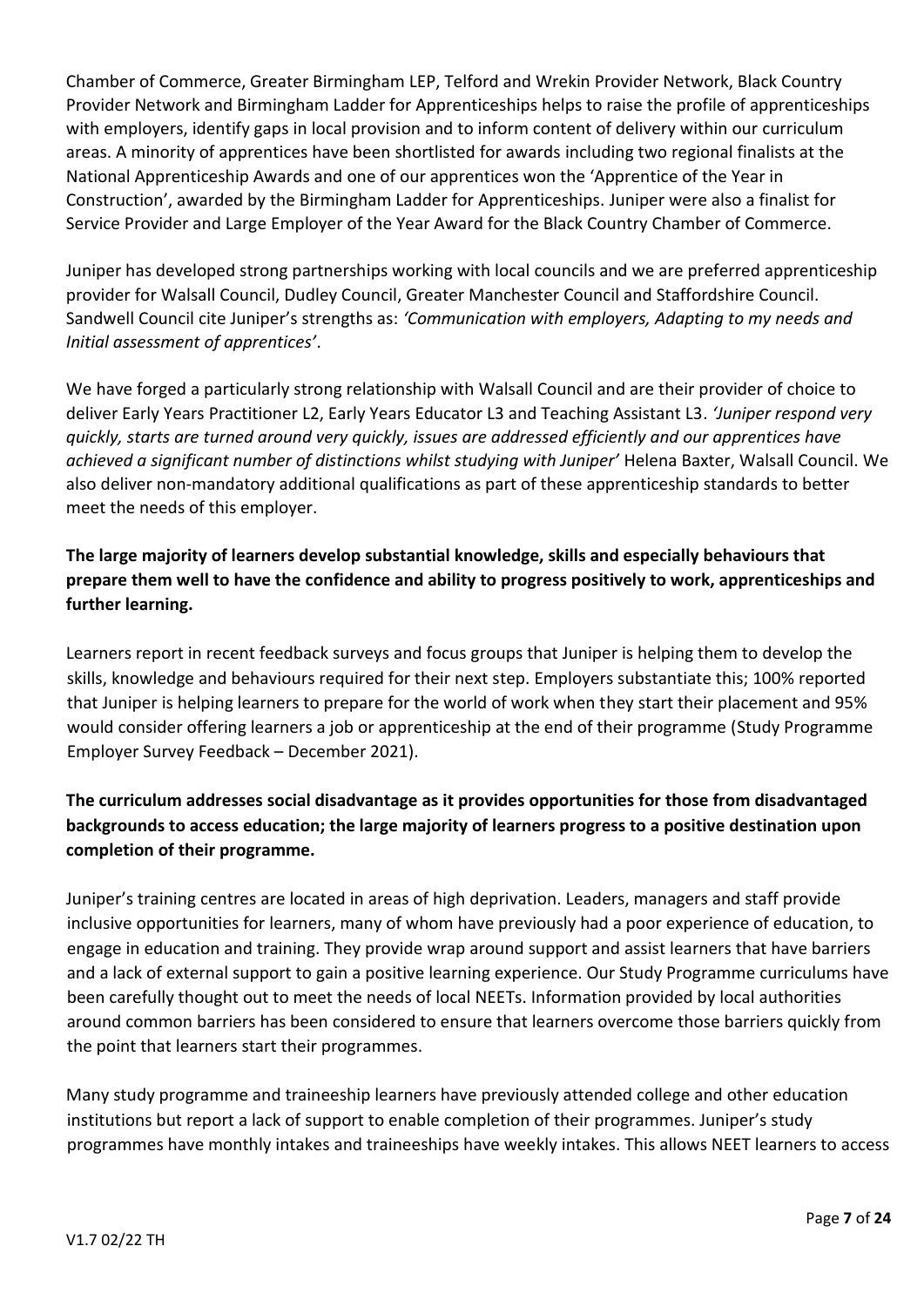education to continue their learning journey without having to wait until the start of the next academic year, significantly reducing the risk of learners becoming disengaged and demotivated.

The large majority of our Study Programme and Traineeship learners secure positive destinations upon completion of their learning programmes into either further education, higher education, employment or apprenticeships. The very large majority of apprentices secure positive destinations upon completion of their programmes, either into permanent roles with their employer or an alternative employer or a higherlevel apprenticeship programme.

**Learners recognise the value of the curriculum they are taught and understand how skills and knowledge are transferable to different sector areas. Leaders and teachers have ensured that there is a strong focus, and opportunities are provided within each curriculum area, for learners to develop their skills and knowledge in broader areas including work readiness and life experience.** 

Learners benefit from a range of non-qualification activity including progress reviews, opportunities to develop their personal and employability skills to gain knowledge and understanding aside from the technical and vocational skills that they are developing. Learners on study programme mature through the programme and the opportunities they have through work experience in particular, enable them to appreciate employer expectations and how to communicate better in the adult world.

Staff are in the process of re-establishing their previously strong links with local employers and are making good progress against the backdrop of the ongoing issues created by the pandemic. This is reflected in very high numbers of apprenticeship and traineeship opportunities created and available to new learners and those existing Study Programme learners aiming to upskill themselves. We have invested in new technology such as online CPD e-learning modules through The Skills Network which have been woven into the Choices and Traineeship pathways in addition to alternative in-house employability training for learners on Traineeships. Through the periods of the year where restrictions have eased, Juniper have swiftly and safely supported learners to return to their work placements enabling them to continue with this invaluable learning experience.

# **Learners, including those from disadvantaged backgrounds or those with SEND, benefit from high technical and vocational ambitions. Leaders and teachers promote high expectations for achievement and progress of all learners and have robust systems in place to monitor this.**

Leaders and teachers ensure a positive and inclusive culture is in place that is based upon high expectations. Centre managers and staff monitor progress of vulnerable learners through the monthly ILR report and apply interventions to assist them to get back on track. At a company level, leaders monitor the achievement of different groups to reduce disparity. Where disparities are identified leaders and managers are quick to respond. For example, a student counsellor has been employed to provide more intensive support to the increasing number of learners with mental health issues and social and emotional difficulties as a result of the pandemic. Significant progress has been made with learners with EHCPs and Dyslexia and they achieve as well as, or better than their counterparts. For the minority of learners who do not achieve and progress, staff work hard to enable these learners to access external services and signpost them to alternative provision for more specialist support.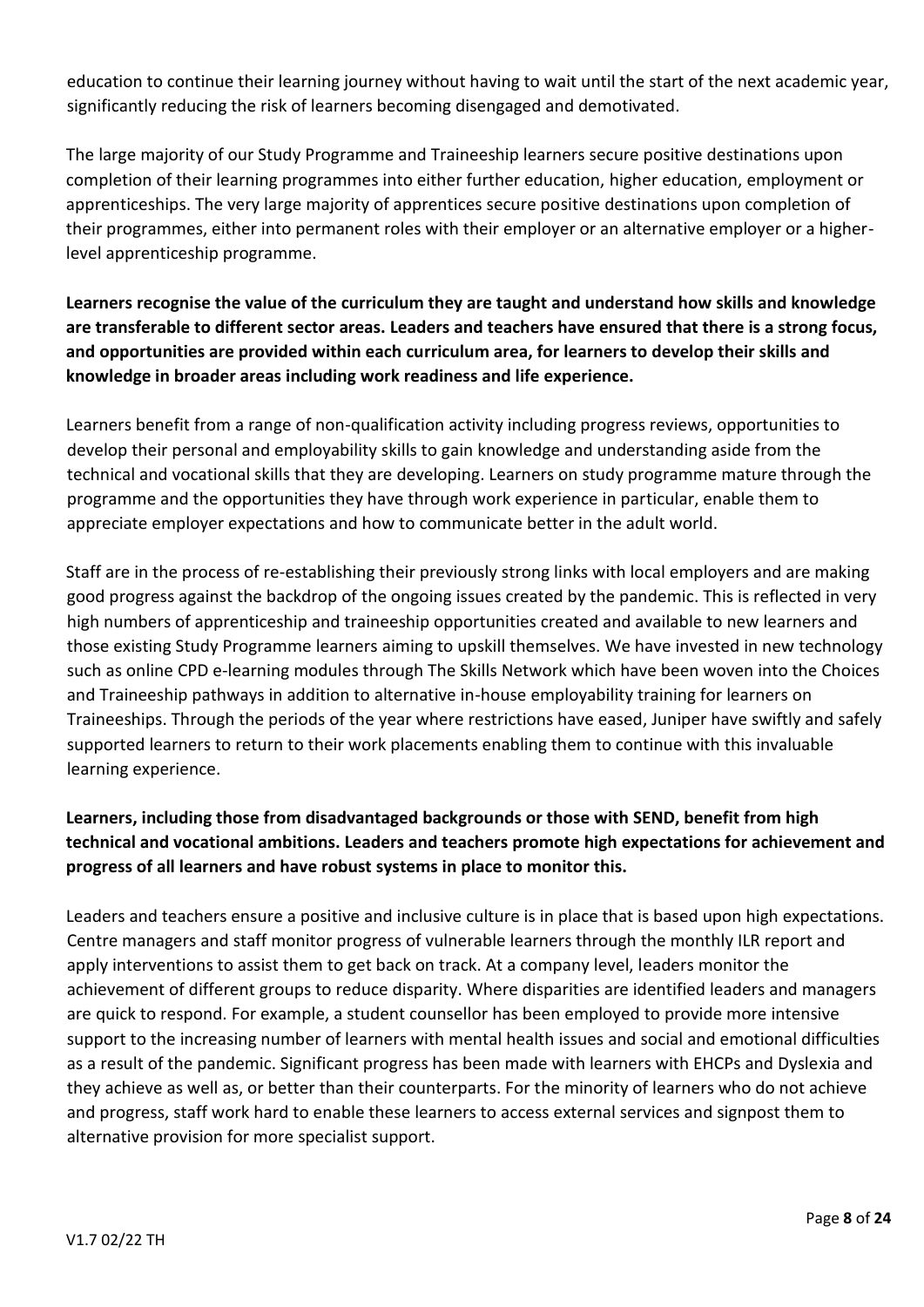**Teachers have good subject expertise and skills to deliver high quality education to young people and apprentices. The few underperforming teachers are well supported to develop their subject expertise and practice.** 

Leaders put good support in place for new staff and ensure that their progress is monitored in monthly reviews. Where mangers identify that new or underperforming staff member requires additional support, the training team, supported by lead practitioners and sector leads work closely with them to develop their practice. Staff benefit from wide-ranging opportunities to develop through regular and targeted CPD activities, including qualifications, training courses, industry days, company training days, standardisation meetings and shadowing opportunities. The introduction and use of new learning technologies has accelerated the pace of, and enabled increased capacity to provide short bursts of intensive support. Staff in particular value the support they have received to develop their use of Microsoft 365, Teams, Zoom and Smart Assessor and learners have benefited from their increased confidence in using such systems and interactive platforms.

# **In the large majority of classes, teachers deliver valuable, well-planned lessons that enable learners to understand key concepts. In these lessons, teachers present information clearly and promote good discussion and debate in order for learners to further develop their knowledge and skills**.

Learners enjoy their learning and benefit from wide-ranging opportunities to understand key concepts. 96% of study programme learners and 96% of apprentices report that they would recommend Juniper to a friend. Most learners recognise how their lessons are enabling them to build their vocational skills and knowledge as well and improve their understanding of maths, English and employability (Learner and Apprentice Student Feedback – October/December 2021).

# **Teachers use assessment well to check learners' understanding and provide effective verbal and written feedback that outlines what learners do well and what they need to improve. In a small minority of cases, teachers do not use assessment sufficiently well to inform their future teaching.**

Regular feedback and marking of assessments and work help learners to improve their work. Learners are encouraged through positive praise both verbally and written to develop their knowledge and understanding of topics. IQAs and the training and development team support staff to develop their practice in this area and as a result learner feedback improves and is used to inform their teaching.

The curriculum and training team have refined the assessment process to ease administration burdens when assessing remotely. For example, the IQA team have shared best practice on how to work more efficiently to upload and assess portfolio evidence. In VMPP courses, assessment materials have been developed using the advanced features of Teams to develop self-marking assessments which provides tutors with capacity to focus on providing feedback for their 'milestone assessments'. As a result, the quality of feedback that learners receive has improved enabling them to understand better their strengths and development needs.

# **Teachers ensure that topics are revisited frequently, enabling learners to build and secure skills and knowledge, so that key concepts are embedded in their long term memory**.

Teachers provide opportunities for learners to revisit and consolidate their learning through formative assessment methods such as practice assessments, class re-caps and quizzes. Teachers take advantage of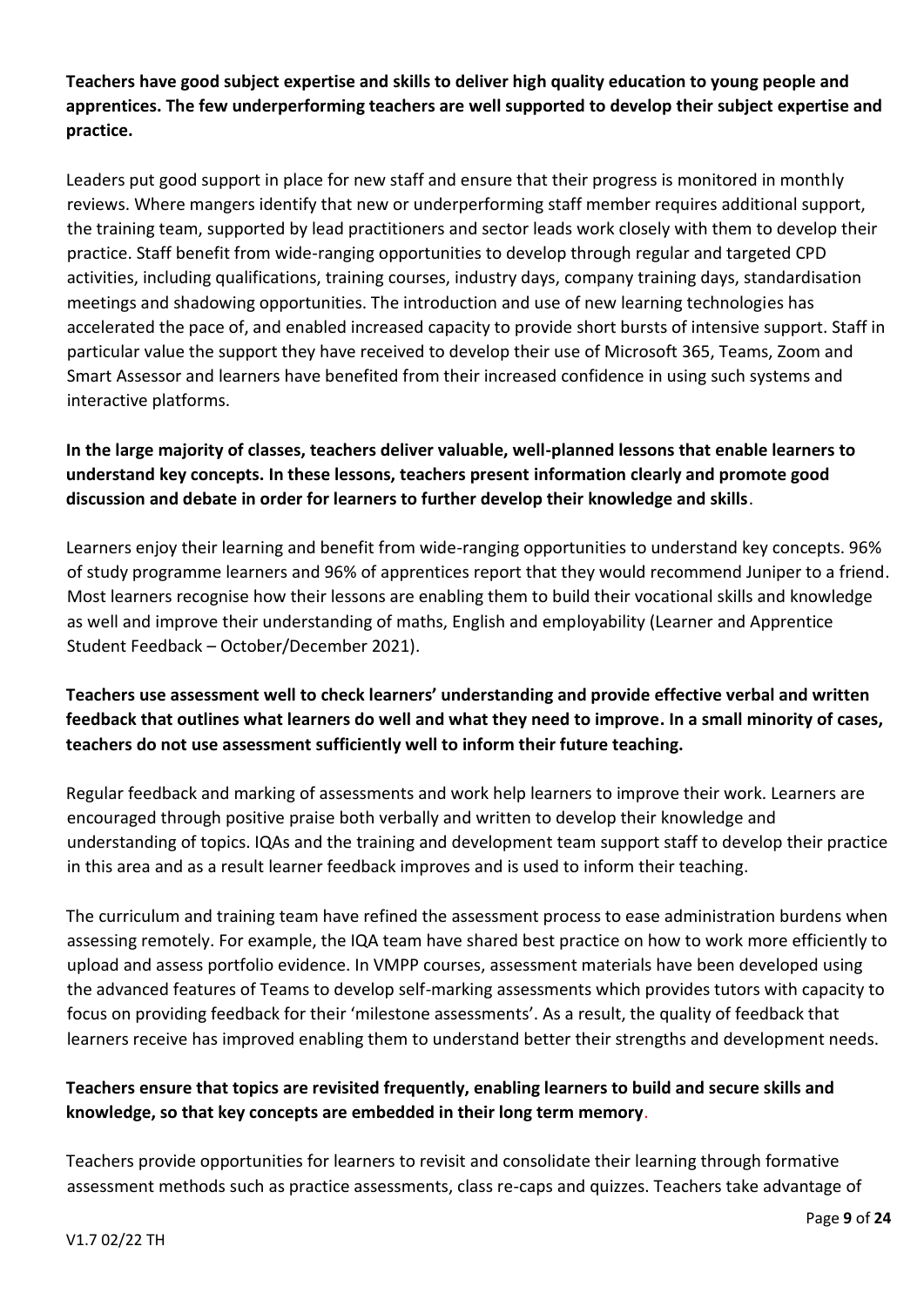the roll on roll off nature of the study programme and traineeship provision to encourage existing learners to explain to new learners, key concepts and previous topics. Which allows new learners to integrate quickly into their groups.

# **Internal processes for monitoring the quality and effectiveness of provision on a local level and companywide have been further strengthened and are impacting positively upon the experiences that learners have.**

The quality and curriculum team have completed individual centre provision reviews and centralised themed activities to monitor the quality of our provision and the impact that it has upon our learners. In addition to individual centre provision reviews, further reviews have taken place into Online Learning, Traineeships, Catch-Up Learning and Subcontracted Provision Review. During these reviews, the Quality and Curriculum team complete activities such as lesson observations (in person and online), interviews with learners, interviews with staff including managers, desktop analysis of data such as attendance and achievement and scrutiny of learner work to determine the impact of assessment and feedback.

Following these reviews, reports are made available to senior managers and themes of focus are identified along with individual actions to improve. Senior leaders work closely with managers to bring about these improvements. Increasingly, follow up monitoring visits are evidencing the positive impact of this process in key areas. For example; a stronger focus on skills development in a minority of vocational learning sessions where the focus had previously been too weighted towards generating assessment criteria, improved quality of developmental written feedback on learner work for those staff who were not doing this quickly enough and improved timeliness and quality of learner progress reviews.

# **Overall achievement for apprentices was good in the 2020/21 academic year and are above national achievement rates\*. A high proportion of apprentices achieve distinctions in their end point assessments.**

Good achievement rates were maintained in 2020/21. Leaders and staff have continued to further strengthen the quality of the apprenticeship curriculum offer. Consequently, apprentices and employers benefit from: a more robust initial assessment process and improvements to the curriculum content, driven by the Apprenticeship Contract Manager and Sector Leads. As a result, achievement rates remained high and fewer apprentices leave their apprenticeship early. Additionally, a high proportion of learners achieve distinction grades in their end point assessments and 100% of employers reported that they could see the development of their apprentice's skills and contribution to their business (Apprenticeship Employer Survey – October 2021).

#### **\*comparison to the latest available published NARTs data 18/19**

**Good careers education, information, advice and guidance is offered throughout their learning programme and in the large majority of centres learners are being well-prepared and are ready for their stage of education, training or employment. A small minority of apprentices report that they have not been provided with sufficient advice to help them make decisions about their future career.** 

Learners appreciate the support they are getting from their teachers and progression co-ordinators to explore career options, obtain work experience and make applications for their next step. 97% of learners report that Juniper is helping to prepare them to obtain a job, apprenticeship or further learning when they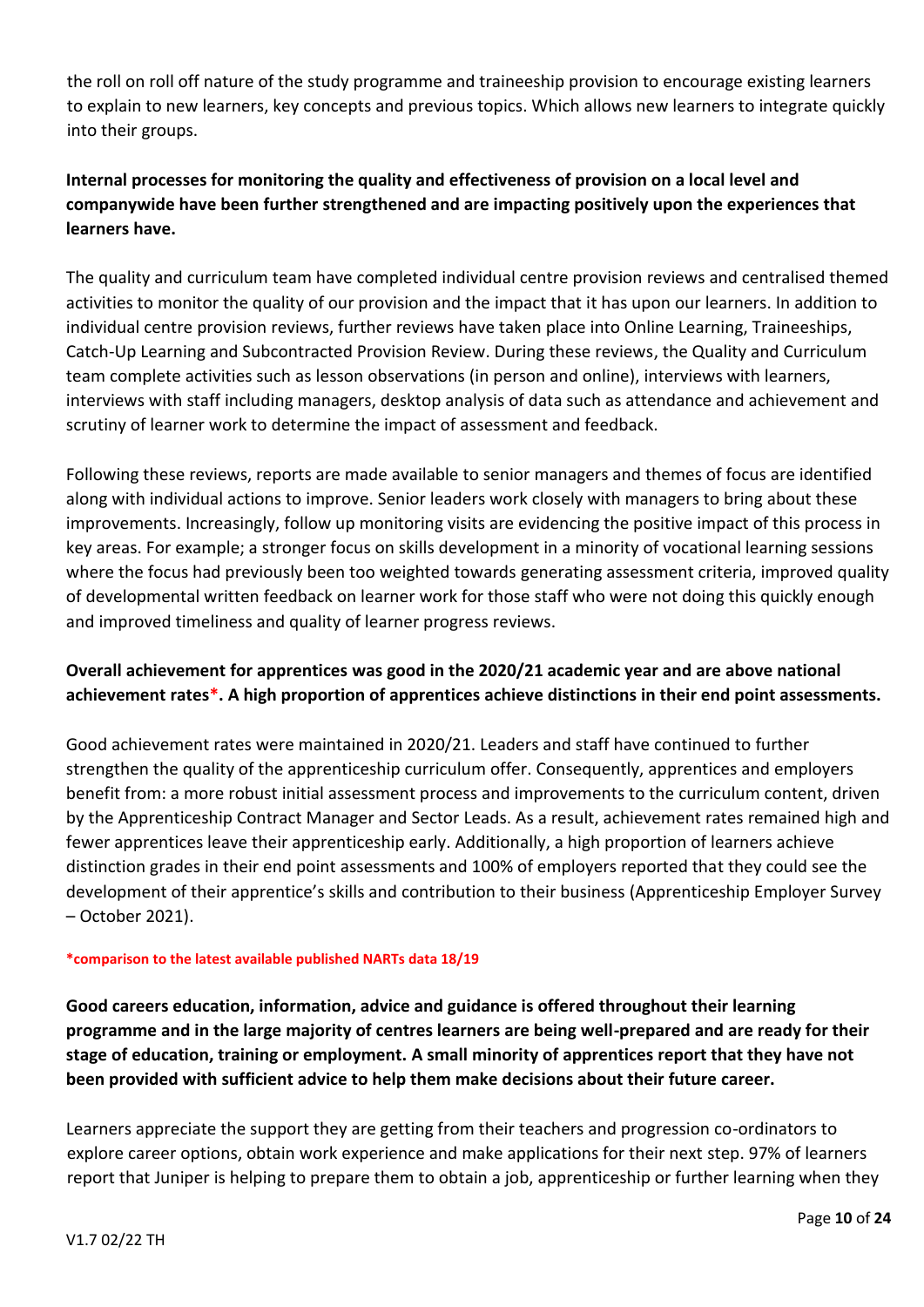complete their programme (Student Survey – December 2021). We have maintained our Matrix accreditation in 2020/21 and successfully passed our continuous improvement check.

The apprenticeship contract manager has put in place CPD activities to ensure that all apprentices are receiving good CEIAG throughout their programme. Early signs show that improvements have already been made; for example, the quality team have seen improvements in discussions taking place during workplace visits, reviews and desktop audits. However, it is too early to measure the full impact of these improvements at present.

# **Areas for Improvement**

# **The achievement rates for Health and Social Care Study Programme learners are too low**

The challenges of the Covid-19 pandemic in our first year of delivering Health and Social Care have resulted in low achievement rates. The forced move to online learning was particularly difficult for the staff involved, who were delivering a new qualification for the first time. Online learning made it much more challenging for learners to benefit from physical practical demonstrations to help them develop new knowledge and skills. The requirements of referencing work was a new concept for our learners and many had gaps in their study skills due to missing extensive periods of their final year at school; this resulted in delays in assessing of learner work. Intense central support has been put in place for these tutors to help them to improve. The curriculum has been tweaked to ensure that referencing is covered as a priority at the very start of learners' Health and Social Care courses.

# **For a small minority of learners joining during the academic year, the sequencing of the curriculum is not always sufficiently well developed to enable them to seamlessly join their study programme. However, supportive teachers mostly provide extra help that supports them through this transition.**

The roll on, roll off nature of the programme presents the biggest challenge to teachers for study programme and traineeships but the large majority of tutors are adept in ensuring that learners have the best transition and quickly settle into their learning programme. The curriculum plans have all been tweaked to ensure that new learners always join at the beginning of a new project which has helped learners to integrate more quickly into their new groups.

## **The initial assessment of apprentices is not consistently used sufficiently well enough to inform teaching.**

Initial assessment of apprentices is in place but a minority of assessment coordinators do not yet use this information sufficiently well at an early enough stage of the programme to plan apprentices programmes. New processes are in place to rectify this area but it is too soon to measure the impact of these new processes.

# **Careers education, information, advice and guidance for UK Sports learners needs to be strengthened further to be incorporated at the very early stages of their course.**

Whilst the very large majority of UK Sport learners progress into a positive destination, a minority of learners report that they do not receive careers education and advice during the early stages of their course.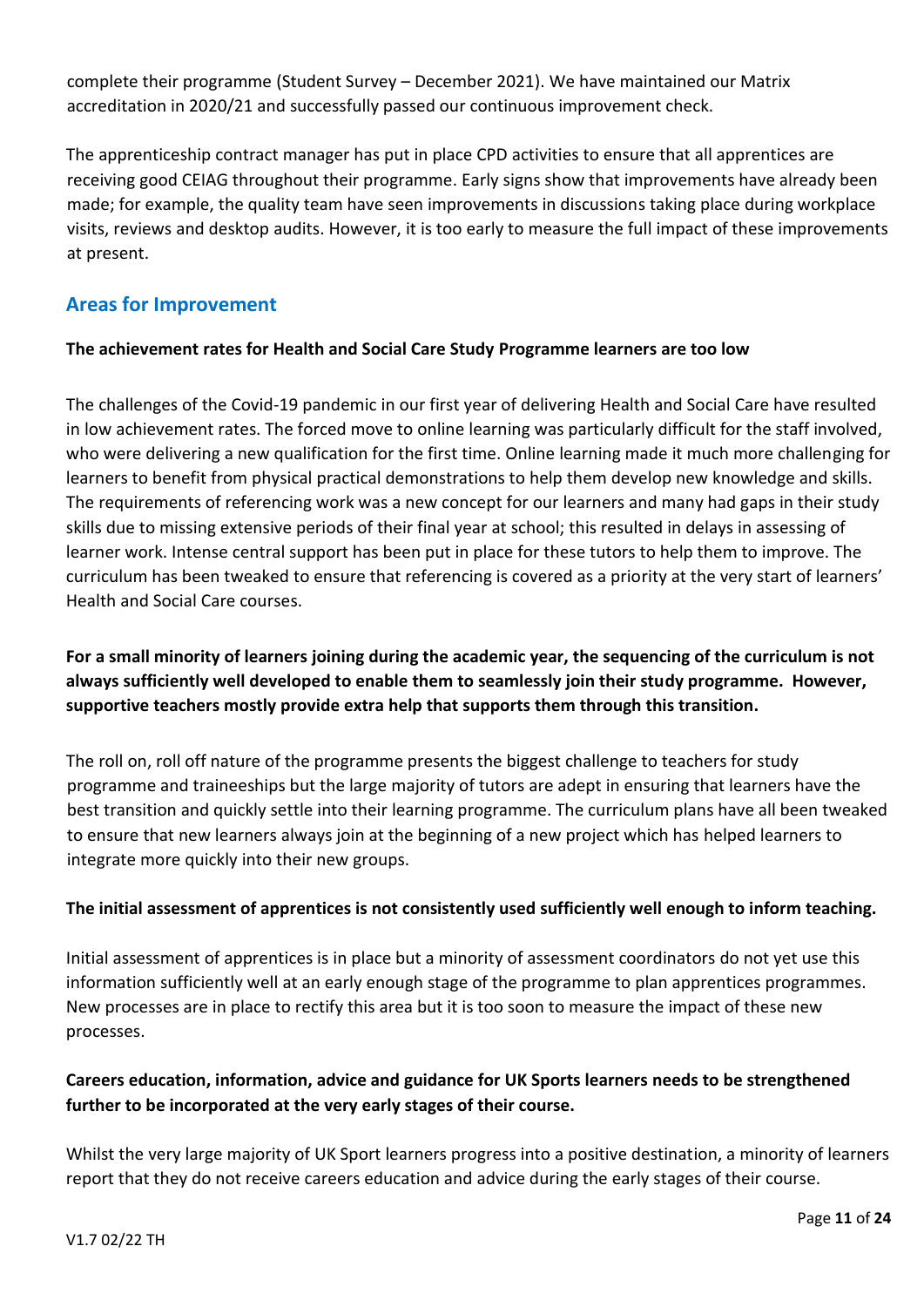Consequently, too many learners are unsure about their destination and do not have a clear progression plan in place early enough in their programme.

# **Vocational study programmes require further development to secure improved achievement rates including through strengthened recruitment processes.**

The introduction of vocational pathways has provided study programme learners with better options for career development. However, the achievement rates for this academic year require further improvement and have been negatively impacted by the Covid-19 pandemic. Leaders and staff have refined processes in place to ensure that learners are ready to undertake these specific pathways.

## **The timeliness of achievement for apprentices requires improvement to reach pre-pandemic levels.**

Apprenticeship achievement rates are above the national average**\*** with a large proportion of apprentices achieving distinction grades in their end point assessment. However, a minority of apprentices do not complete their programme by their planned end date. This is as a result of the impact of Covid-19 whereby, apprentices were made redundant and had to find new employers, those apprentices working in front line roles struggled to complete their off-the-job training and the apprentices who were negatively affected by interruptions/backlog for end point assessment. As restrictions have eased, leaders have employed strategies to improve the timeliness and will be closely monitoring this in the 2021/22 academic year.

**\*comparison to the latest available published NARTs data 18/19** 

# **Effectiveness of Behaviour and Attitudes**

# **Strengths**

## **Staff have high expectations for learner behaviour.**

Learners are polite, courteous, behave respectfully and have good rapport with teachers, assessment coordinators, employers and visitors. Staff tackle rare instance of poor behaviour swiftly and apply appropriate interventions. Effective communication around the expectations of learner behaviour and conduct takes place even prior to learners starting their programme, conduct and behaviour are then closely monitored throughout the induction period and beyond into the different pathways. Learners, especially those with a poor educational experience previously, are supported well to improve their confidence, communication and self-regulation skills to become more independent learners over the duration of their learning programmes. Apprentices are well-supported by their assessment coordinators to quickly develop their workplace behaviours and professionalism. In the very few instances where issue arise, assessment coordinators challenge their apprentices to make improvements, ensuring that their future career prospects are not hindered by a lack of understanding of employer expectations.

## **Learners are ready to learn and participate fully in their curriculum.**

Teachers have developed the motivation of learners and they arrive to training sessions prepared to learn. Outdoor clothing is removed and learners are free from distractions such as food and drink, positive behaviours such as taking notes to capture learning are common place. Learning resources such as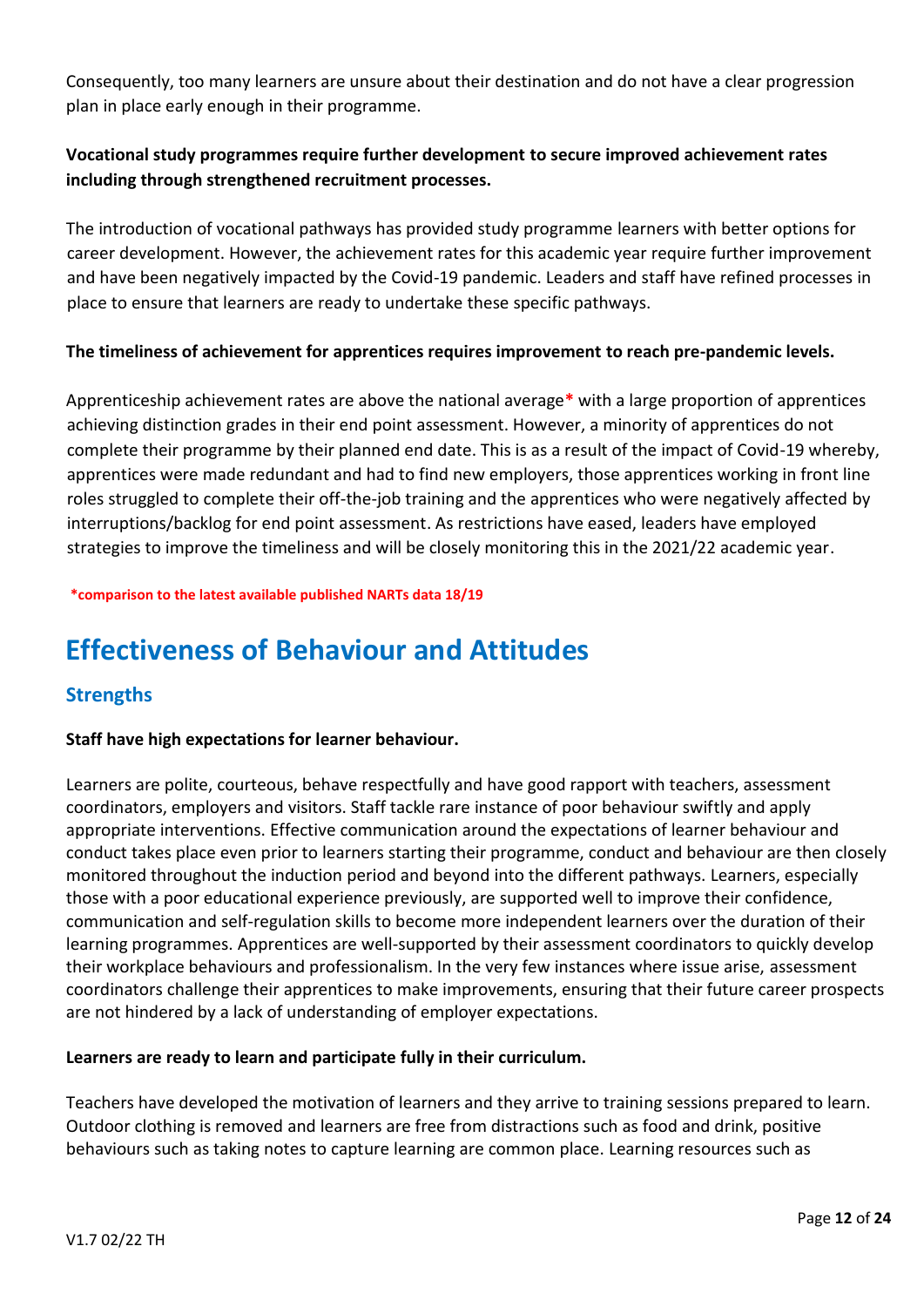stationery and technology are available for learners whilst in centre, and IT equipment is provided to learners that do not have access, so that they are not disadvantaged.

## **There is a zero tolerance approach to bullying, harassment and discrimination.**

Learners have a good understanding of the signs of bullying and have the confidence to report any such issues to staff. Any reported issues are dealt with swiftly and effectively. An online code of conduct has been introduced across all provision types to take into account the additional concerns that online learning can cause; learners speak very positively and clearly about the support that they have received to keep themselves safe online. Learners feel safe whilst learning from home, in training centres and whilst attending work experience placements.

## **Staff know and care about learners.**

Staff provide high levels of pastoral support to learners and learners improve their confidence and motivation. Progress of learners is closely monitored and where needed support is put in place to ensure that learners get the help that they need. The very large majority of apprenticeship employers speak positively about the support that their apprentices receive from Juniper. Most employers in recent surveys feel that Juniper provides good or better support for learners (Apprenticeship and Study Programme Surveys, October/December 2021). A very high proportion of learners across all provision types are particularly satisfied that they have developed their self-motivation, self-confidence and team working skills as a result of the support that they have received.

## **Learners develop employability skills that help them to prepare for their next steps.**

Learners recognise their strengths and are able to apply their learning in the workplace; employers speak highly about the progress and behaviour of learners and workplace learning is well coordinated. In a recent employer survey (December 2021), 100% of employers rated the professionalism of staff as good or better a 100% would recommend working with Juniper to other employers/organisations.

# **Areas for Improvement**

## **Learners' attendance and punctuality rates in a few centres is too low.**

Too many learners in these centres are not sufficiently challenged to rapidly improve their poor attendance and punctuality for learner attendance to be deemed good. In these centres, strategies employed by staff including: rapid interventions with learners; phone calls and meetings with parents/guardians; and the use of letters have not yet had sufficient impact. Punctuality is inconsistent in a few centres and requires further improvement before it is good. Lateness in a small minority of centres is not sufficiently challenged. Progress against improving the attendance and punctuality has been impeded by the various national lockdowns in response to the Covid-19 pandemic. Staff are continuing their efforts to improve this further but this is not yet back to the levels reported pre-pandemic. Learners report through forums and surveys that staff are helping them to improve these vital employability skills.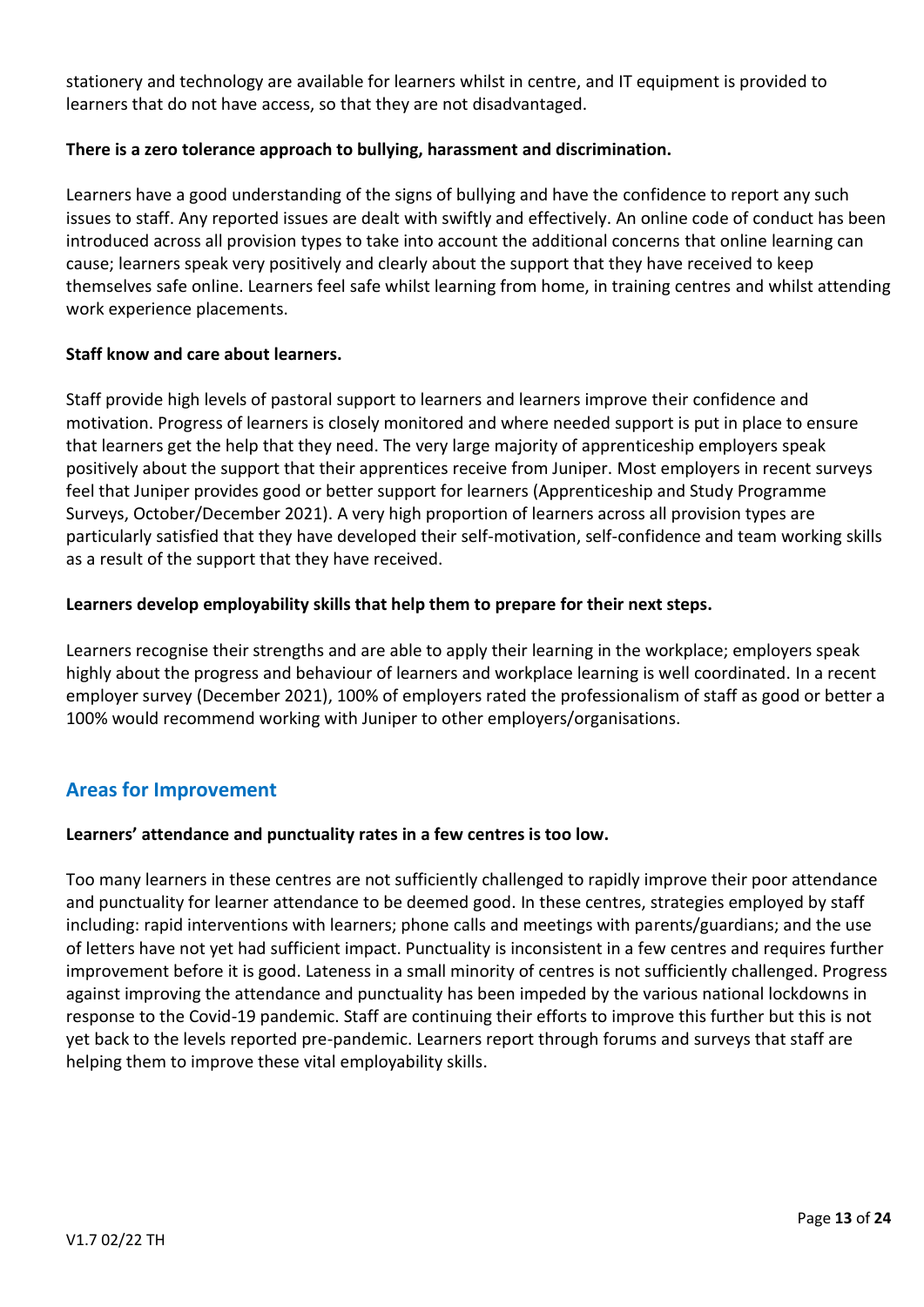# **Effectiveness of Personal Development**

# **Strengths**

## **Learners have the opportunity to access a broad curriculum that extends beyond the technical and vocational elements of qualifications.**

Leaders and managers have constructed a highly aspirational curriculum that gives learners the opportunity to develop important knowledge around important topics such as; knife crime, growth mind-set, social media, body image, anxiety, depression, child sexual exploitation, drug and alcohol misuse. External speakers are often engaged to deliver training around these topics and there are clear examples of these sessions resonating with learners, in forums learners are particularly effective at identifying the strategies that they can use to promote good mental health.

Assessment coordinators also ensure that apprentices benefit from similarly rich activities by running group workshops; these workshops cover a range of topics that are important for apprentices such as health and safety, emotional intelligence, coaching, mental health, Prevent and British Values. These workshops also allow apprentices to meet new people who are completing similar courses to them. All centres have established strong links within their local communities and are able to signpost learners to local support for a range of issues including, health, housing, staying safe, mental health, relationships and money.

## **Most learners understand well their rights and responsibilities as a student, employee and citizen. They are respectful and work well with others to foster productive working relationships.**

Tutors are effective in drawing upon current newsworthy topics to initiate conversations with learners and assist them in understanding their responsibilities as a citizen within their local communities. An example being discussions taking place around the importance of adhering to the national Covid-19 restrictions and displaying these behaviours whilst learners are attending their training. The overwhelming majority of learners report in learner forums that they have made new friends since joining their respective courses and enjoy working alongside their peers.

## **Learning environments are inclusive and learners openly talk about their differences without fear of bullying or harassment.**

Learners can confidently explain what action they would take if they felt that they were being bullied in the workplace or in centre. Childcare pathway learners and apprentices develop the understanding of how to support children with SEND and Customer Service pathway learners develop their understanding of the needs of customers with disabilities. The large majority of learners are able to identify protected characteristics.

#### **Learners are given lots of support to effectively manage their mental health**.

Staff are committed to closely monitoring the mental health of learners including capturing information at the recruitment stage pertaining to the mental health of learners; implementing support plans and opening safeguarding reports where necessary. Learners also benefit from attending standalone sessions on this topic and as a result, learners can give clear examples of they can maintain good mental health. For those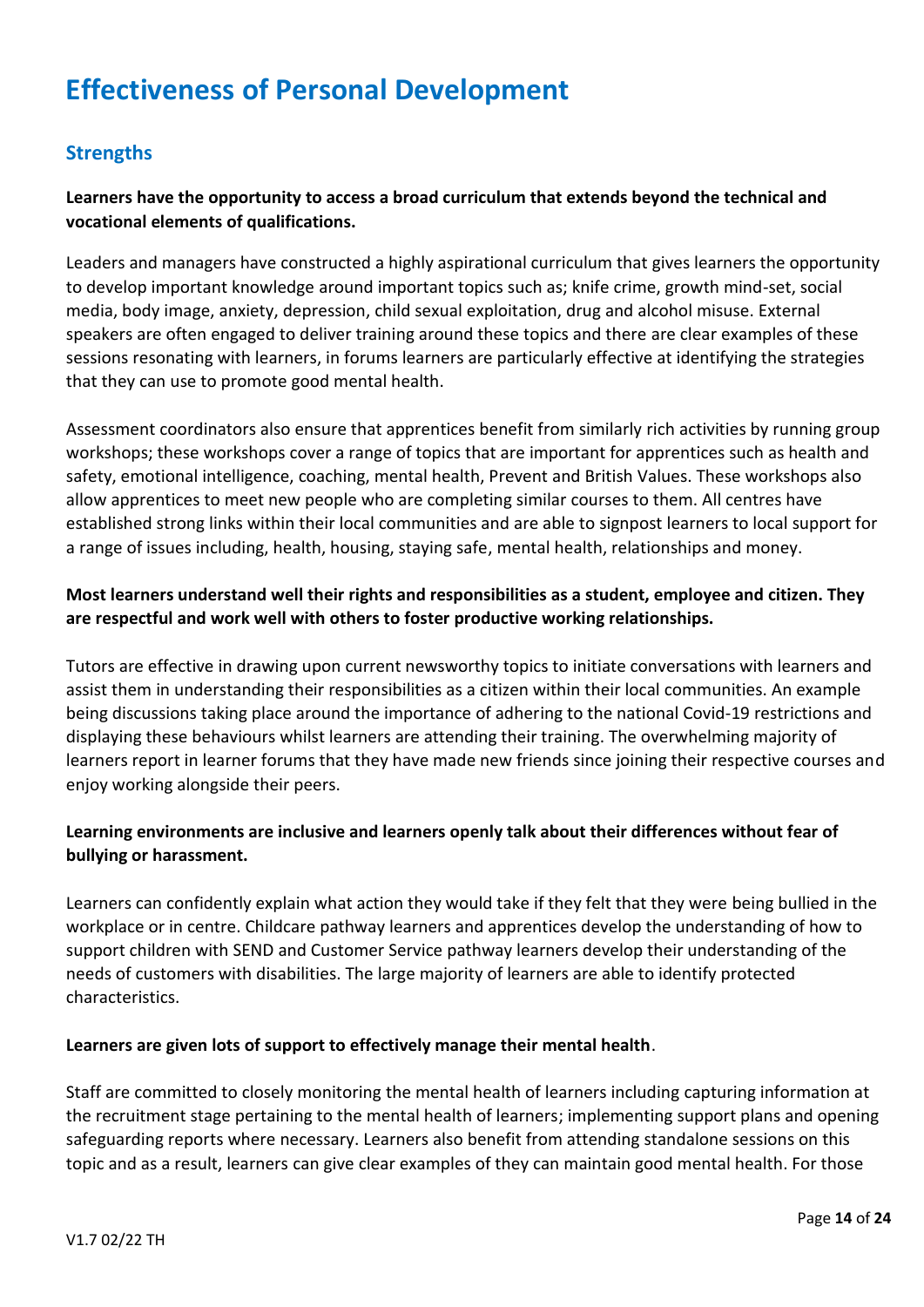learners who require additional support with their mental health, staff are effective in signposting them to either Juniper's Student Counsellor or local support agencies.

The very large majority of all types of learners including apprentices indicate through forums and surveys that their wellbeing is checked regularly by staff. They confirm that they would be confident to report mental health concerns to staff and assured that they would receive the support that they need.

# **Learners gain access to high quality CEIAG from an early stage of the programme and contact with local employers that helps inform decisions around future career goals.**

Learners are exposed to conversations around their career aspirations right from the interview stage of their programmes. This is then expanded upon through the V/MPP stage of the programme where learners selfassess their suitability for their preferred careers, and with the assistance of teachers and progression coordinators are able to select pathway that is right for them. The large majority of learners then access the world of work through suitable work experience opportunities with local employers.

Juniper maintained their Matrix accreditation in February 21', with CEIAG support for learners, sharing good CEIAG practice amongst staff and the quality of support available on the website being identified as particular strengths. Most apprentices communicate through learner surveys and forums that they are given enough careers information, advice and guidance to help them make informed decisions about their future career. We have plugged some of the gaps created by the Covid-19 pandemic which has limited a minority of work experience opportunities with some local businesses closing or having high numbers of staff being away for their businesses due to self-isolation and others being understandably concerned about the health and safety of their workers. For example, as part of the Customer Service curriculum, learners attend a careers day where staff expertise are utilised and learners attend workshops on Teams to find out information and develop their knowledge of customer service across the specific sectors that the staff have worked in such as retail, floristry, call centres and starting their own business.

In a small minority of instances, apprentices and UK Sports learners do not always receive sufficient advice early enough to make informed decisions about their future career. Whilst actions have been put in place to develop this for example, talks from a broader range of employers for UK Sport learners, the impact of this is not yet fully evident. Leaders and managers will be monitoring this closely in the 2021/22 academic year to ensure that this is further strengthened.

## **Learners understand well how to keep themselves safe online.**

Learners achieve an e-safety milestone as part of their MPP induction period. Learners understand that online learning and increased screen time heightens the risk of radicalisation and other risks such as identity theft and fraud. Apprentices are also well informed about keeping safe online as part of their induction and confidently identify characteristics of individuals who may be more likely to become radicalised and the signs of radicalisation. Surveys and forums show that the overwhelming majority of learners have been given advice strategies and support around keeping safe online.

#### **Learners are resilient and improve their digital skills.**

As a direct consequence of the Covid-19 pandemic learners have been challenged to improve their digital skills. Many learners had little or no previous experience of accessing learning via online platforms when the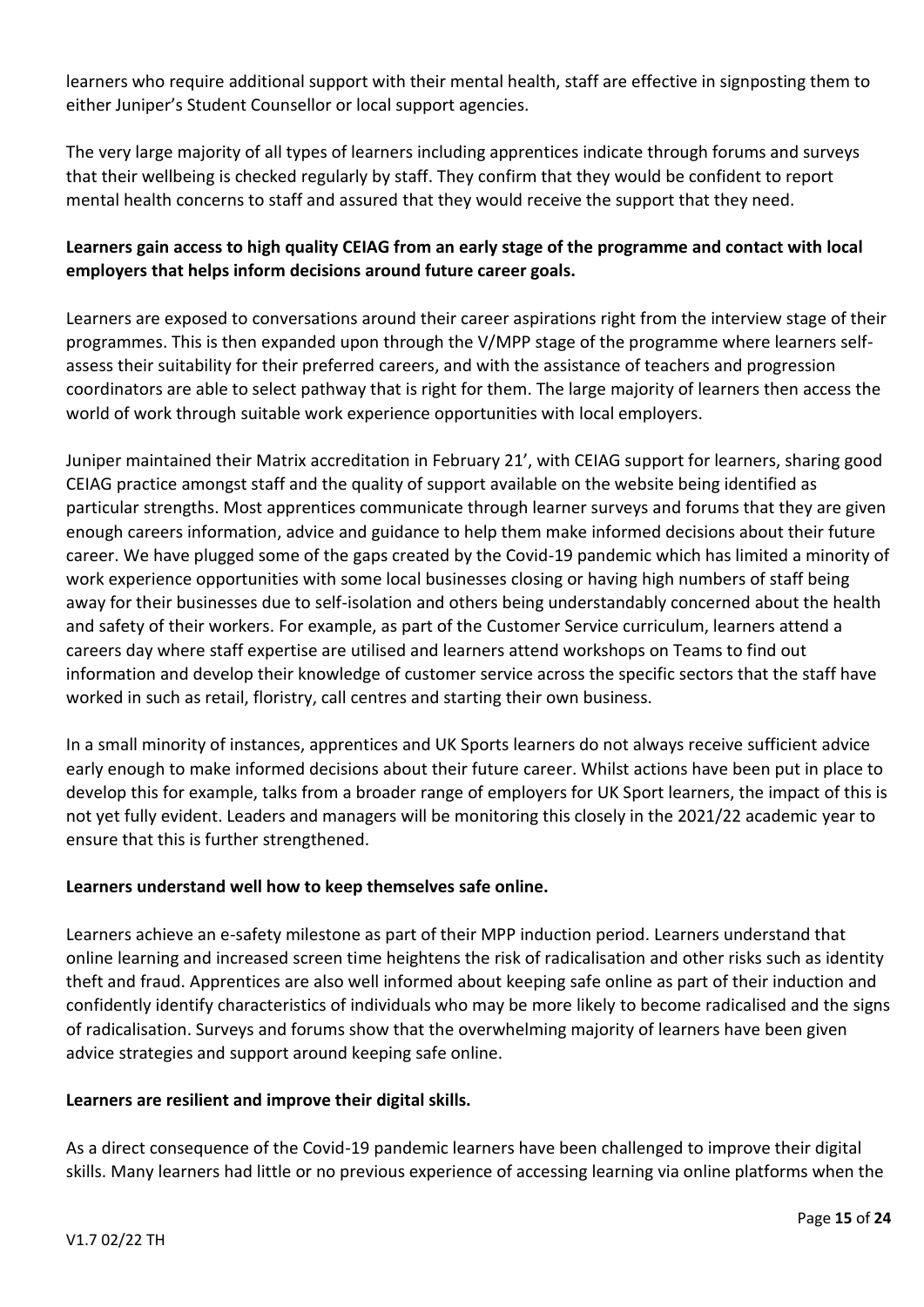restrictions were first introduced so are still adapting to this new may of learning. With the support of teachers, learners have gained confidence in screen sharing; using the chat function to interact with their teachers and peers; learning in break out rooms and uploading and downloading work. These skills will be invaluable for learners as they move on into their next steps, especially with many businesses signalling their intent to continue to use these technologies when the pandemic is over.

# **The opportunities for learners to explore personal, social and ethical issues and take part in wider society is embedded in all areas of the provision in the large majority of centres.**

Learners benefit from multiple opportunities to explore personal, social and ethical issues in lessons and reviews. Examples include debates and discussions on living in a multi-cultural society and celebrating different religious festivals, registering to vote as well as lessons on stereotyping and employment law. Learners explore topics such as terrorism and extremism, examples include learners exploring dangers of being radicalised and the characteristics that may make an individual vulnerable to radicalisation.

# **Staff promote equality of opportunity and ensure learners with particular vulnerabilities are well supported, helping them to understand that difference is a positive**.

Learners develop their confidence and have a well-rounded understanding of the needs of other learners. They support one another and are respectful of others' experiences and backgrounds. Learners can explain with clarity the support that is available to them and how their needs are met by staff. This results in an inclusive environment where all feel valued by staff and their peers, despite the differences they may have.

Learners requiring additional support are identified during the recruitment and initial assessment phase of their programme and individual Support Plans are put in place. Staff monitor the progress and wellbeing of vulnerable learners and those with protected characteristics, such as learners who are transitioning, learners with learning differences such as dyslexia and autism. They ensure that those students have access to the resources and equipment needed e.g. reading pens, time and space to talk to staff, fidget objects and maths and English mats. Reasonable adjustments are made for exams and assessments and staff engage external agencies effectively so that they feel supported and safe whilst in training centres, at work and in everyday life.

# **Areas for Improvement**

# **In a few centres, learners have a basic understanding of issues related to British values. However, they have not been supported sufficiently to explore these topics in detail beyond a limited overview.**

This requires improvement because in these centres, learners are able to identify British Values and provide examples when prompted. However, their knowledge is surface level and they do not yet understand well enough how these relate to their own context in work and in everyday life. A small minority of apprentices also struggle to contextualise how British Values relate to their work and life.

**A minority of centres have well planned activities and sessions to develop learners' understanding of how to keep physically healthy and maintain an active lifestyle. However, this is not yet consistent across the centre network**.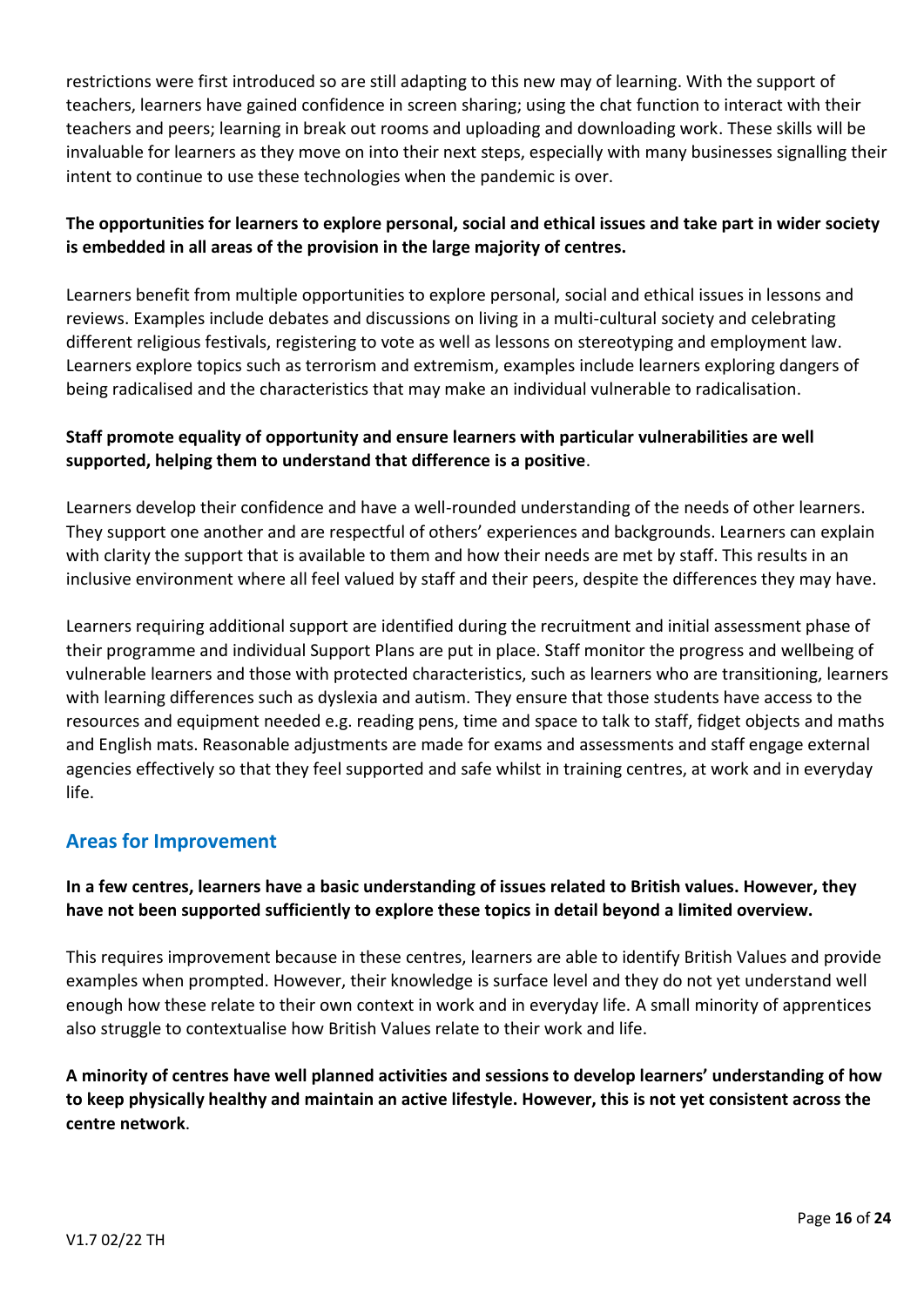Whilst the large majority of learners through forums and surveys, explain that they have received advice and support on how to keep fit and stay healthy, there is a significant minority of learners who cannot explain how they can implement this knowledge into their everyday life. The curriculum in these centres have not yet been sufficiently developed to allow learners to put this knowledge into practice. Opportunities to go out in the community and take part in sports and gym sessions have been limited by the Covid-19 pandemic and subsequent restrictions.

# **A small minority of apprentices do not access additional training that develops them beyond the confines of their curriculum.**

These apprentices miss opportunities to access an extended curriculum that develops them beyond the technical elements of their programme, this is largely due to a lack of access to the off-the-job training available to them. Assessment coordinators have implemented a good quality suite of additional learning opportunities for apprentices but a few employers still need to be challenged further to support apprentices to complete their off-the-job training and attend planned workshops.

# **Effectiveness of Leadership and Management**

# **Strengths**

**Leaders promote a culture of high expectations of all learners, including those who are disadvantaged and/or have SEND; there is a positive culture in place which supports the large majority of learners to achieve their learning goals and progress to a positive destination.**

Overall qualification achievement rates for Apprenticeship were above the national average. Our Study Programme learners achieved well against the backdrop of the Covid-19 pandemic when considering the significant challenges that this presented to the education sector. Our sub-contracted sports provision did exceptionally well and most learners achieved their main level 3 qualification.

Just over a third of apprentices and almost half of learners report that their education has been adversely affected by the pandemic (Student and Apprentice Feedback Survey – December 2020). Leaders and managers took swift action to ensure that learners are able to realise their full potential. Examples include targeted, small group support in maths and English by utilising catch-up tuition funding. Consequently, the learners that regularly attended the additional lessons reported that it had helped them to grasp concepts more quickly and allowed them to have 'lightbulb moments'. In a recent student survey, the very large majority of study programme learners who had accessed additional lessons reported that the additional support had been helpful. The introduction of an in-house counselling service has helped learners to better cope with the detrimental mental health impacts of the pandemic. In addition to this, our initial assessment processes for apprentices have been further strengthened by the introduction of diagnostic testing, to identify those learners who are neuro-diverse and therefore require support.

The performance of different groups of learners is closely monitored by senior leaders and managers who take effective action to address any areas of underperformance. This ensures that the large majority of learners from SEND groups achieve and progress at least as well as their peers and in the current academic year, disadvantaged learners have outperformed their peers. There is a robust system in place to ensure that all learners with SEND and those from vulnerable groups have individual support plans in place. In a few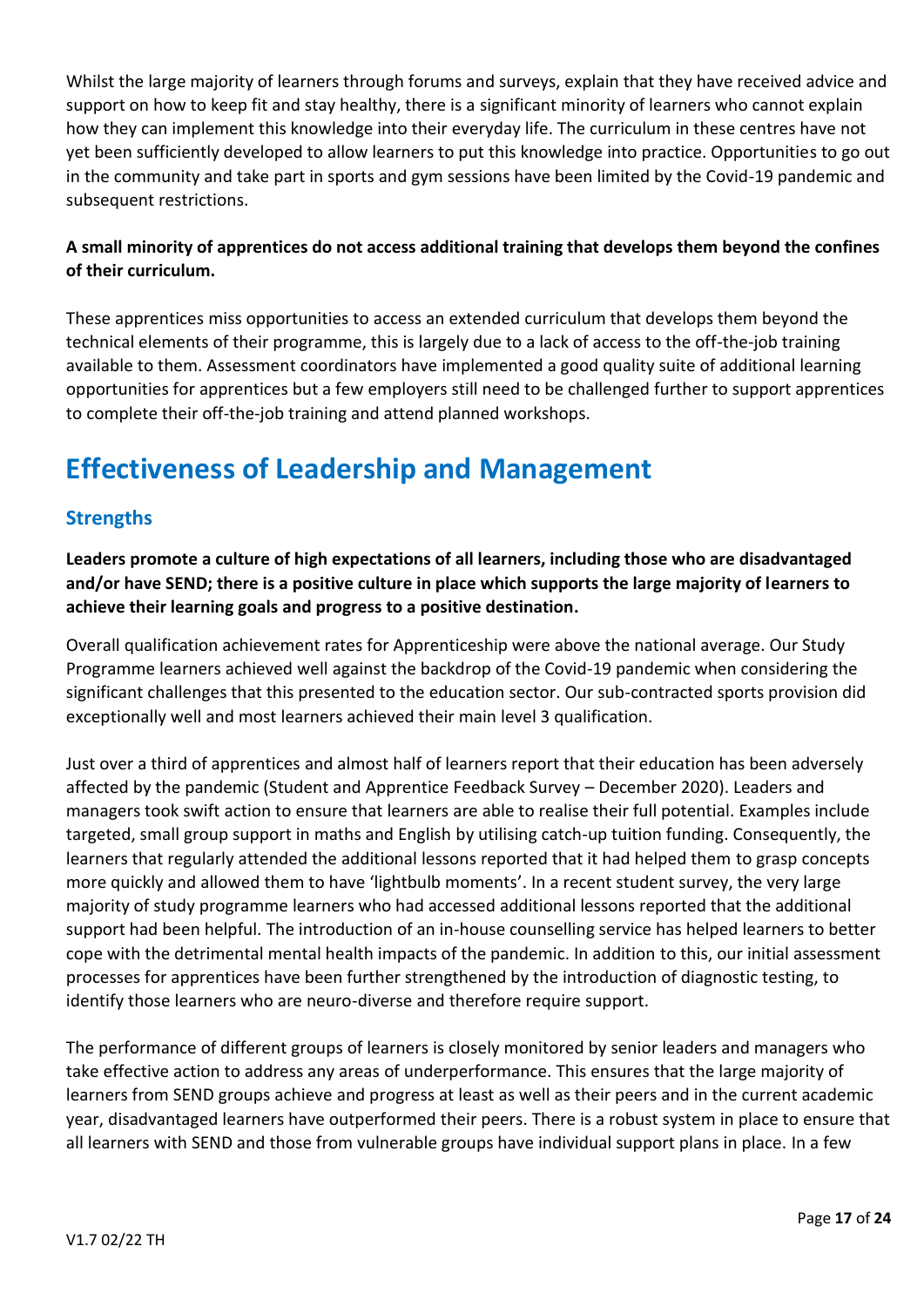instances, SEND support needs have not been identified quickly enough and support strategies put in place resulting in slower than expected progress.

# **Staff benefit from wide ranging CPD opportunities that align well with the curriculum and develops teachers' subject expertise and pedagogical knowledge to enable them to deliver good quality education and training.**

CPD opportunities are plentiful and staff benefit from wide-ranging activities to support their subject and pedagogical knowledge. Activities include undertaking formal qualifications, training courses, industry days, company training days, standardisation meetings, self-study/research and shadowing opportunities. Most teaching staff have (or are working towards) appropriate qualifications and have the appropriate training and skills that enable them to effectively plan and deliver training appropriate to industry practice and employers' needs. A few vocational tutors on study programme require industry days to ensure that they refresh their knowledge in their specialist area and whilst in some instances current restrictions are preventing them from completing this, this is in their planned CPD.

Learners value and benefit from staff expertise in improving their understanding of the world of work. Staff act as role models to inspire learners to increase their ambitions; they develop effective working relationships with learners to them to overcome their previous barriers to learning. Staff have responded well, to increase their skills and expertise in using new technology. This has enabled them to use new interactive platforms to deliver learning and assessment activities and they have embraced the opportunity to develop Juniper's remote education offer. As a result, learners are also benefitting from increasing their digital skills and knowledge, placing them in a strong position to respond to the needs' of employers.

# **Leaders ensure that all learners benefit from effective teaching and high expectations in classrooms, workshops and whilst at work.**

A culture of high expectations is evident in the large majority of lessons and apprentice training sessions. Learners benefit from a well-rounded experience at Juniper. Generally, evidence in learning walks, support and challenge visits and observations signify that teaching and assessment practice is good; tutors are less reliant upon the standard lesson plans and resources and therefore apply a more individualised approach to TLA. Teachers are creative in the delivery of vocational lessons, where possible they make links to learners' work experience which enables learners to be more engaged in learning activities and more focussed on successfully completing their qualifications. As a result, learners routinely experience good and better teaching and learning, improving their engagement and progress. A few tutors require further training and support to improve their online delivery; managers are aware of their needs and action plans are in place to help them to improve their teaching.

# **Leaders and staff engage well with learners, parents, their community and employers to support the education and training that learners get.**

Most centres involve the support of parents/guardians and support workers to engage learners, in particular, those who have SEND and vulnerabilities. Staff communicate well and welcome their input for example, regular updates are communicated by telephone and email; and parents/guardians/ support workers are invited to attend meetings and interventions, so that learners remain on track with their learning programme.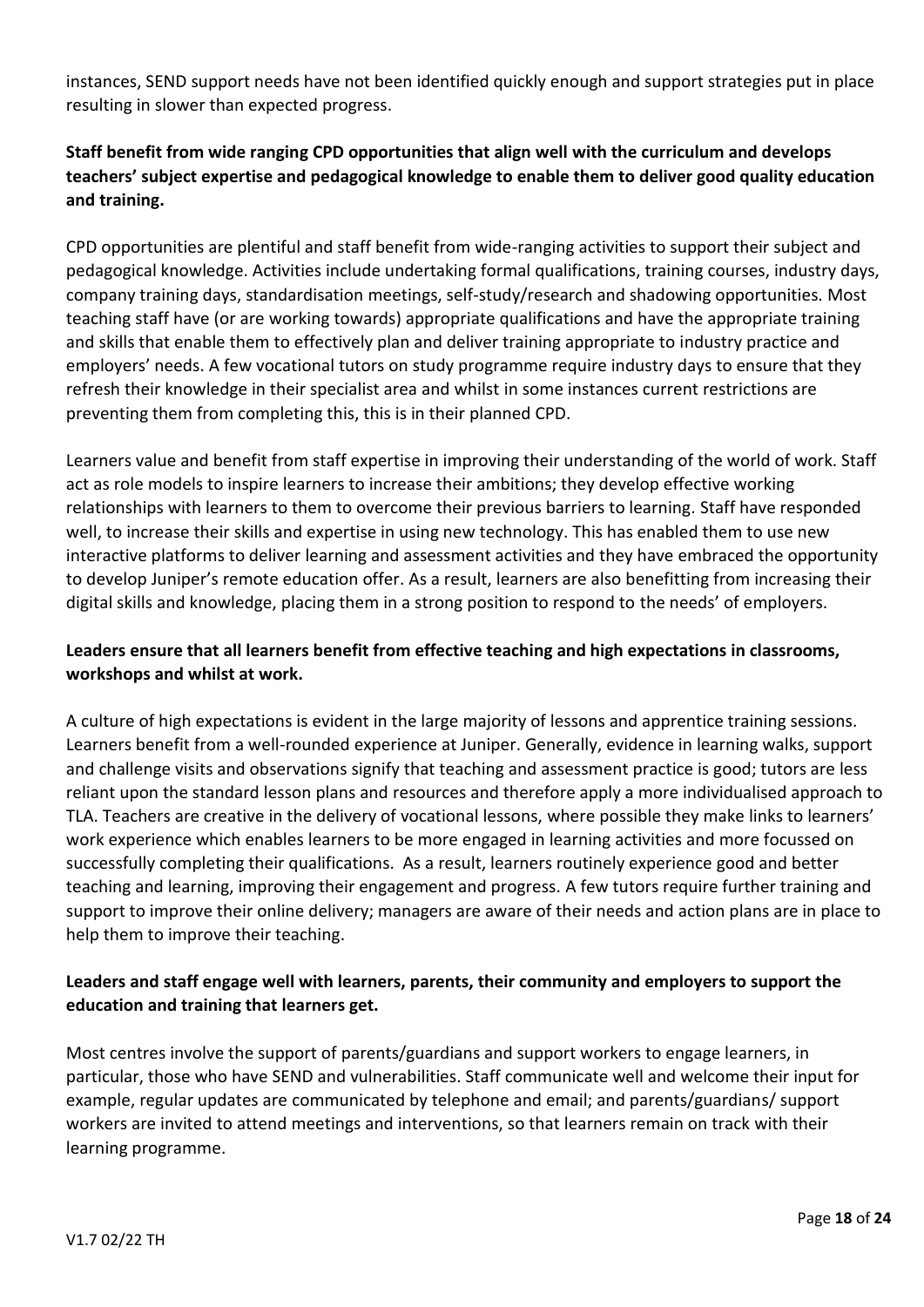Employers recognise the professionalism of Juniper staff and as a result, 95% of employers in the most recent Employer Survey would recommend working with Juniper. Regular communication between Juniper staff and employers enable learners to successfully engage with their work experience opportunities. Where issues are identified, Juniper staff act swiftly to provide resolutions so that most learners benefit from meaningful exposure to the world of work.

# **Leaders are considerate of the workload and wellbeing of their staff. Leaders promote and foster an environment of equality and diversity well and effectively protect learners and staff from bullying, harassment and discrimination.**

Leaders and managers have instilled a strongly supportive culture throughout the organisation whereby bullying, harassment and discrimination are not tolerated. Workload and caseloads for staff are considered by leaders and staff resource is managed well and as a result 89% of staff report that leaders and managers are considerate of workload and wellbeing (Staff Survey November 2021).

There is a wide range of health and wellbeing initiatives in place to support staff including: an Employer Assistance Programme – where staff have access to free counselling and support; an option to join a health cash plan – Health Shield – which provides cover for every day healthcare needs such as dental, physiotherapy, wellbeing, eye tests, prescriptions etc.; staff have an additional day off for their birthday and can access the innovative 'J-Fit' scheme where staff can earn 5 days additional holiday per year when they participate in regular, physical activity; a cycle to work scheme; critical illness cover and flexible holiday scheme which allows staff to purchase up to 10 days additional leave per annum.

The pandemic has undoubtedly affected the wellbeing of staff both personally and professionally with the uncertainties surrounding it. Leaders recognise this and have taken steps to provide assurance and support. Staff report that they feel well supported and appreciate the communication and wellbeing activities put in place. Examples include frequent updates from the Managing Director, flexible working patterns and early Friday finish, Random acts of kindness, Euro competition and prize giveaway, Christmas conference, staff recognition and thank you vouchers for all. The very large majority of staff reported that managers have managed staff safety and wellbeing well through the Covid-19 period and 98% of staff feel that the senior management team communicated effectively with them during Covid-19/lockdown periods (Staff Survey, November 2021).

# **Leaders have high ambitions for all learners, including those who are difficult to engage. As a result, learners with low prior attainment improve their life chances and progress into further study or work.**

Juniper is helping the learners with poor prior experience of education and learners with barriers, including SEND, to recognise and value their skills and abilities to increase their employability prospects.

This is evident as the large majority, many of whom have previously not succeeded in formal learning, secured a positive destination. This was a consequence of their improved engagement, motivation and participation. The impact of lockdowns in the last academic year resulted in the disengagement of learners but leaders worked tirelessly during this period to re-engage learners. Strategies have been put in place to support those affected by gaps in their education through catch-up sessions in maths, English, vocational and in-house counselling/wellbeing support. This will enable learners to achieve their progression goals and will help to minimise the long-term detrimental effect of Covid-19. 96% of learners feel that their course will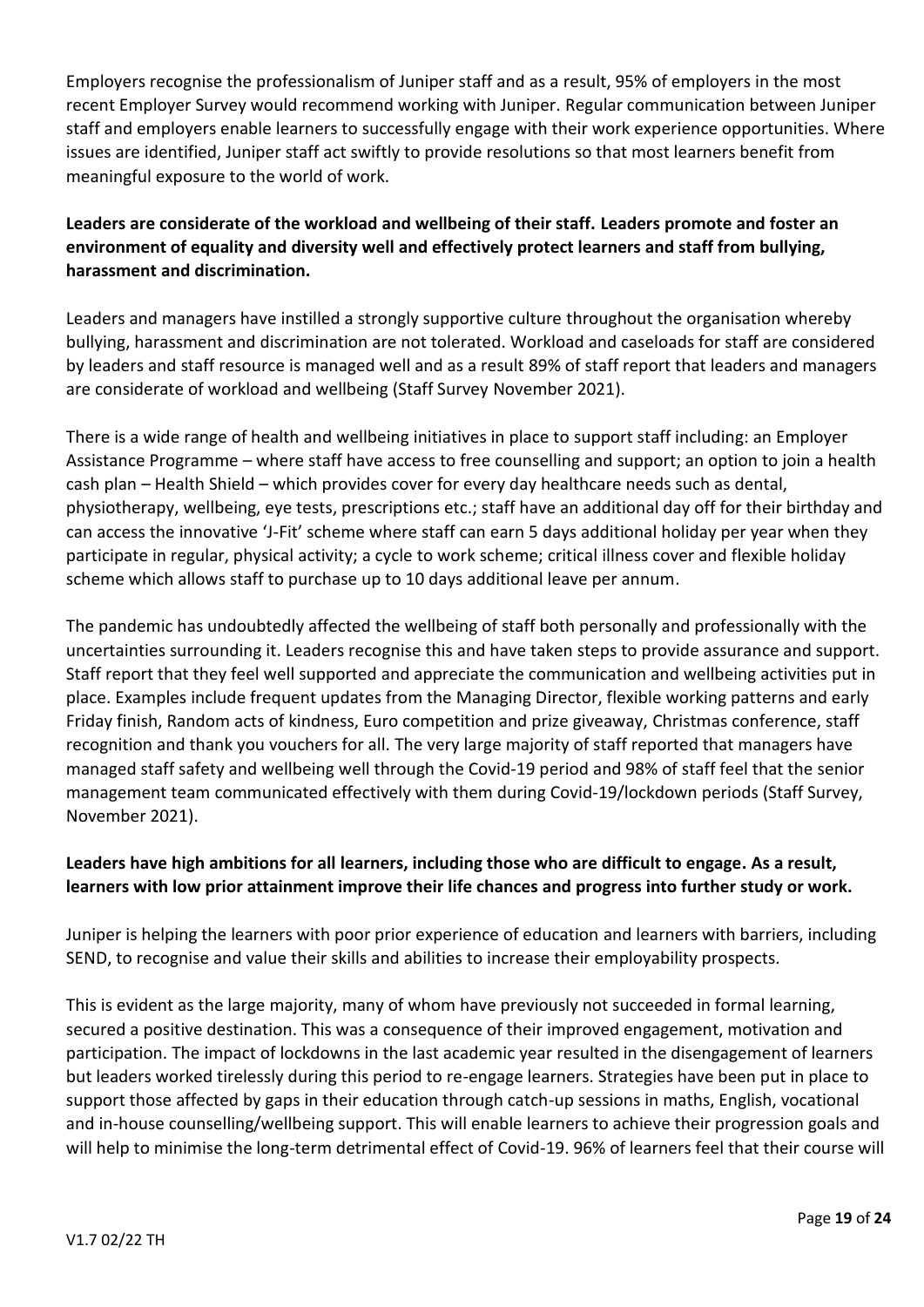help them to secure a job, apprenticeship or further study when they complete their programme. 98% of staff agree that Juniper supports learners to progress.

Leaders work well with employers and the local authority to ensure that provision is aligned to meet local needs. Example of this include: implementing ESOL provision in Leicester to support career aspirations and further improve employability prospects; developing niche, roofing study programme and apprenticeship provision to fill gaps shortages in the local labour market and offering specific apprenticeship standards in residential care where there was a lack of provision with the local area.

#### **The EDIMs report (Aug 2020 – July 2021)**

55 learners on study programme in 2020/21 were either in care or leaving care (3% and 1% of all starts respectively). MI data shows that:

- ◆ The previous gaps in progression for both learners in care have been eradicated; in care learners progress as well as their counterparts.
- ❖ Progression rates for leaving care learners are significantly higher than their counterparts.

Whilst it is recognised that national rates of achievement and progression for care learners are very low. In line with government priorities, leaders and managers will continue to monitor this group closely to ensure they achieve parity.

70 learners on study programme in 2020/21 had an Education and Health Care Plan. MI data shows that:

◆ The previous disparities in achievement and progression have been eradicated and learners with an EHCP outperform their counterparts in all areas with the exception of the achievement of vocational qualifications, whereby a narrow gap of 7% remains.

All Learners increase their likelihood of obtaining future employment, by developing vital skills as part of lessons and through work-related activity. Learners are proud of their work and achievements; many of whom have had a poor previous educational experience or have suffered bullying, feel valued and included by staff and their peers. Consequently, they recognise their skills and abilities and have the confidence to access further learning and work.

# **Governance arrangements are effective; programmes are well maintained and governors hold senior managers and leaders to account.**

Effective governance arrangements are in place. The AELP Code of Good Governance, for Independent Learning Providers, has been implemented and the performance and effectiveness of Juniper's governance is assessed against the framework. This ensures the best interests of learners, apprentices, and employers, and that public funds we receive are well spent and focused on meeting our company goals and government priorities. The governors (Chairman Richard Holt and external specialist Jason Lancaster) have a clear oversight on the quality of provision; they provide impartial scrutiny and challenge in governance board meetings. Between them, they provide significant experience and expertise in business leadership and management and performance improvement in the education sector. Improvements in the provision are evident in data, provision reviews, learning walks and observations of key learner processes. Leaders and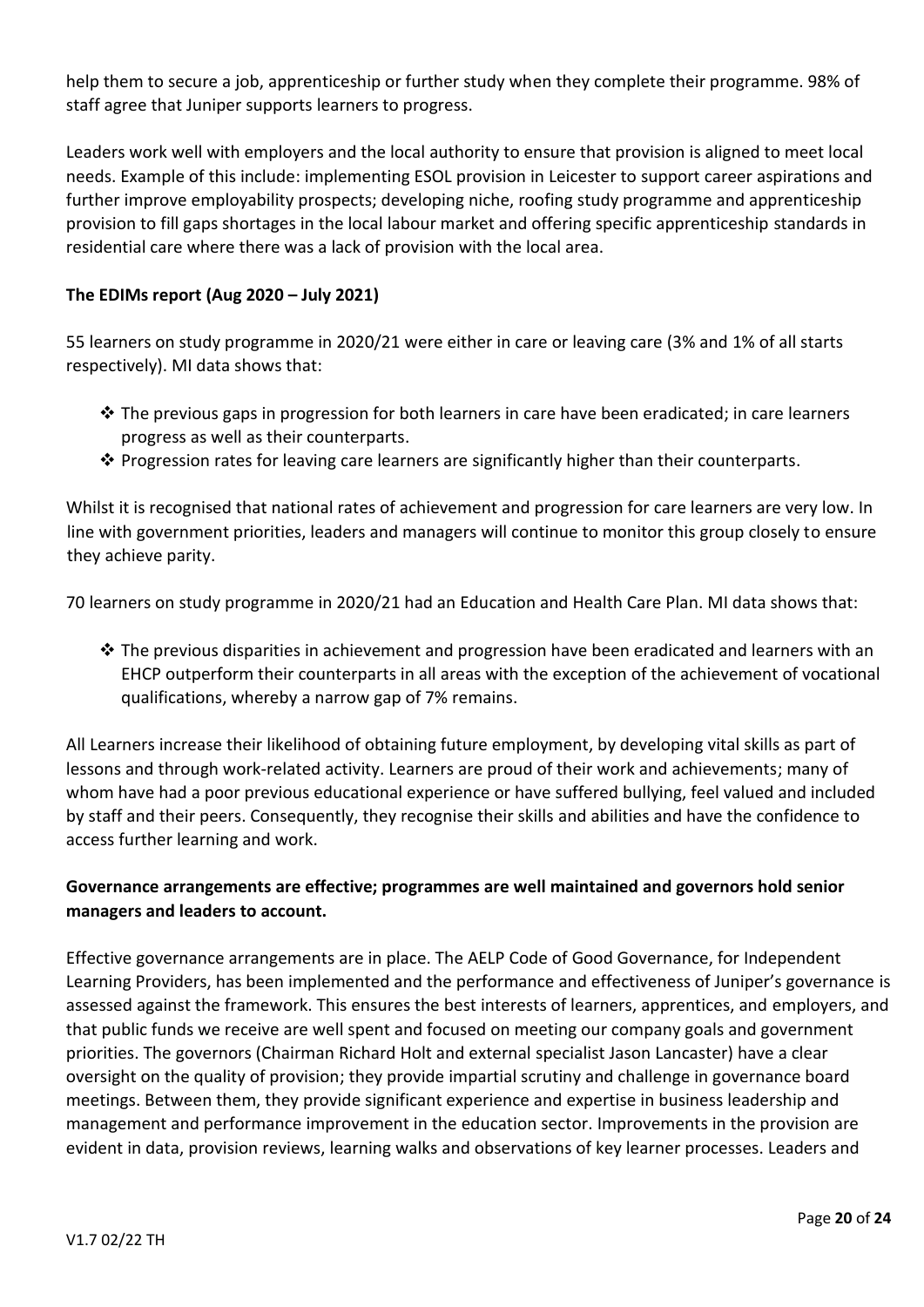managers are fully aware that the outcomes and quality of teaching, learning and assessment needs to be further improved for GCSE provision and actions to do this are underway.

Clear performance management, business continuity assessment and quality improvement plans have benefitted the quality and performance of Juniper's learning programmes. However, we recognise that specific weaknesses including GCSE achievement require further work to be improved sufficiently. Financial health remains stable and has been effectively monitored by leaders and managers, through the pandemic period, to ensure that provision and resources can be maintained over time.

# **Safeguarding arrangements are highly effective. Staff routinely identify, help and protect learners who may need early help or who are at risk of neglect, abuse, grooming, exploitation, radicalisation or extremism.**

Student safety and well-being is paramount. A comprehensive Safeguarding Policy, Procedure and Guidance document is well established with clear lines of reporting that are well understood by staff and learners. Learners feel safe and value the supportive environment. Juniper Student Surveys show that 99% of apprentices and 100% of study programme learners 'Felt safe and know how to deal with issues including: radicalisation, extremism, bullying or abuse' (student & apprentice surveys, October/December 2021), this is supported by the views of learners spoken to in student forums. All staff have undertaken Safeguarding training as part of their induction training; in line with 'safer recruitment' policy, DBS checks are undertaken with all staff and a central record held at CSS.

Juniper employs a Deputy Safeguarding Lead and the sole purpose of his role is to oversee the day to day operation for safeguarding; he monitors the progress of all open safeguarding cases and supports Designated Safeguarding and Prevent Officers to ensure that services are engaged rapidly and learners are kept safe. A minimum of three dedicated Designated Safeguarding and Prevent Officers are in place at each centre, all trained to a minimum of Level 3 Designated Persons. Further training and CPD for safeguarding and Prevent is delivered at each company training day, communicated through DSPO E-Bulletins and included in every Quality Meeting. Recent training for DSPOs includes sexual harassment, sexual abuse, consent, self-harm and anxiety. Staff have found these sessions useful and report that it has developed their confidence to deal with learner issues.

Photographs of the DSPOs are displayed on the 'Meet the Team Board' in each centre ensuring that learners and staff (from other centres) can immediately recognise them. All work placements, including those for apprenticeships are subject to thorough risk assessments to evaluate suitability and learners safety. Employers are informed about safeguarding and understand how to report concerns when they arise.

A Prevent risk assessment is in place in line with the principles of the Prevent Statutory Duty and a Prevent action plan with timescales put in place to ensure continued progress. All new staff undertake Safeguarding/Prevent induction training to enable them to identify and respond appropriately to any concerns or incidents and existing staff have refreshers a minimum of once every three years. All centre staff have received WRAP Training refreshers and training on embedding British Values by Marc Inchley (Home Office Trained).

Evidence from student forums and feedback demonstrate that learners within the centres feel safe and use safe working practices. Tutors, support staff and managers build good relationships with learners, which foster respect and trust and enhance the confidence of learners. Learners demonstrate a good awareness of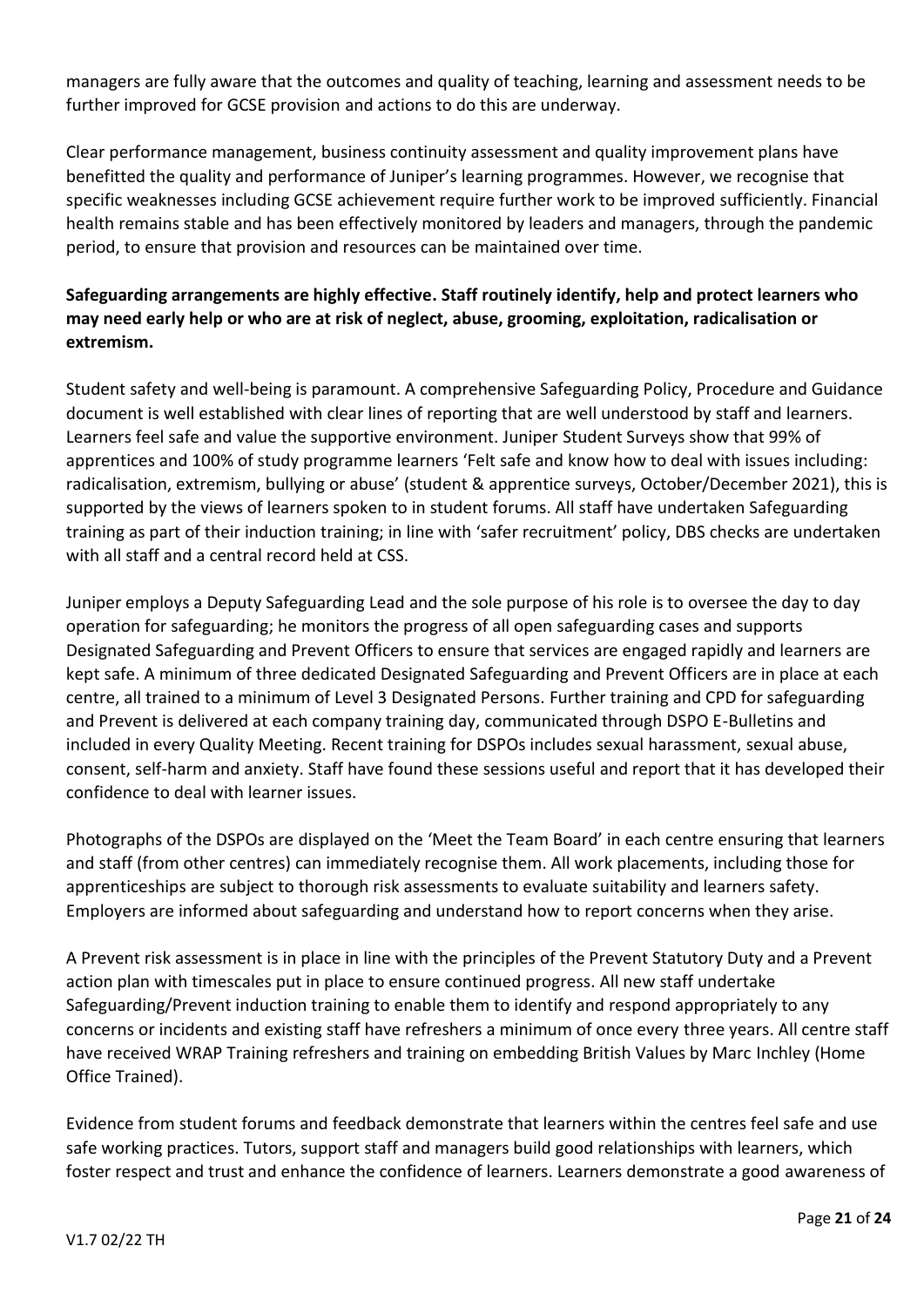health and safety including e-safety and secure knowledge and understanding of wider areas such as knife crime, gang culture, bullying etc. These are developed further through information sessions delivered by external partner agencies.

Where risks to learners' wellbeing have been identified, safeguarding processes have been followed and have worked effectively to put in place appropriate measures to protect the wellbeing of learners. Vulnerable learners are identified on centres' ILR reports, so that the progress and achievement can be more closely tracked and monitored by leaders and managers.

**Leaders and managers successfully implemented effective quality improvement strategies for the 2020/21 academic year. Consequently, apprenticeship achievement rates are above the national average\* with a large proportion of apprentices achieving distinction grades in their end point assessment.** 

#### **\*comparison to the latest available published NARTs data 18/19**

Leaders and managers applied a range of effective methods and have continued to secure quality improvements to the apprenticeship provision. These included: a more robust recruitment and initial assessment phase to ensure apprentices are enrolled onto an appropriate programme; the introduction of an electronic RPL tool to accurately assesses and plan learning programmes more effectively; better tripartite communication between apprentices, employers and assessment coordinators at the start point of the apprenticeship; a rigorous performance management processes implemented by the apprenticeship contract manager and sector leads. Staff CPD activities are plentiful; examples include focused SEND and neurodiversity training, along with the introduction of the Cognassist system which provides broader resources to support apprentices with additional learning needs.

Despite the challenges faced by apprentices in the pandemic, both achievement rates and progression rates have continued to rise in all areas of the apprenticeship provision. In particular, in the 2020/21 academic year, all apprentices on standards in the education and training sector achieved their apprenticeship and across all sectors most apprentices were offered a permanent job, positively progressed to higher level apprenticeship or were promoted.

# **Areas for Improvement**

## **Leaders need to address disparity in achievement and progression of the following groups:**

- 1. Female learners on study programme There are gaps in overall QAR achievement for female vs. male learners, whereby female achievement rates are lower than males (13% excluding UK Sports learners and 19% including UK Sports learners where we have a high proportion of high achieving males on programme).
- 2. 16-18 Year old apprentices, who achieve less well than their counterparts.
- 3. Reduce disparities in outcomes for learners with mental health conditions and social and emotional difficulties.

The most recent EDIMs Data (Aug 2020 – July 2021) shows that many previous gaps have been reduced or eradicated, especially for learners with SEND and EHCPs. However, new disparities have emerged for the following minority ethnic groups: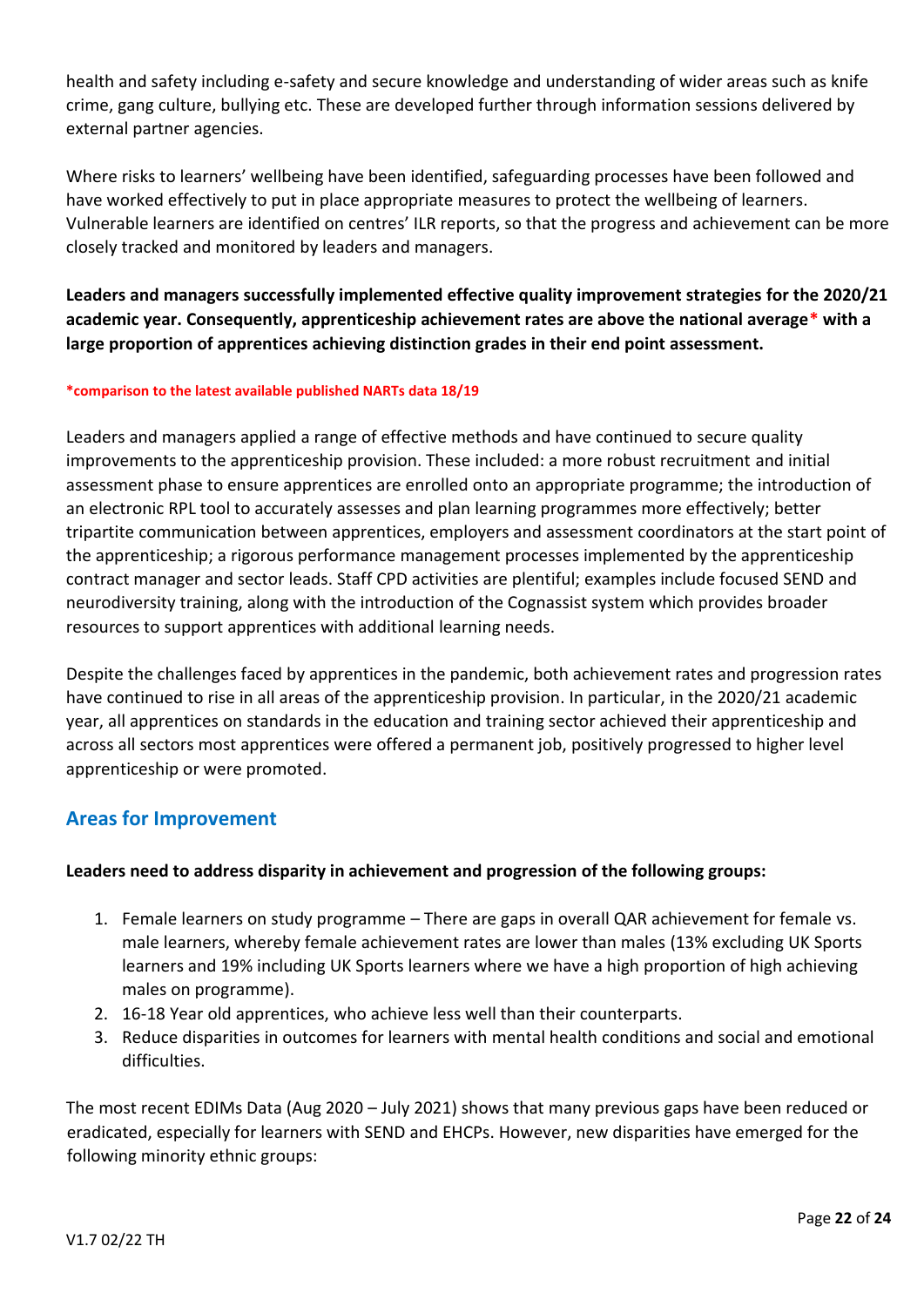- ❖ Black Caribbean
- ❖ White and Caribbean

In analysing this EDIMs report, we have taken into account the impact of Covid-19. To add context, the disparities in the groups that we have identified as underachieving mirror the wider societal picture for example, an independent report from the Commission of Race and Ethnic Disparities note that not all ethnic minority groups are succeeding. In particular, the Commission acknowledges the need to support Black Caribbean, Mixed White and Black Caribbean learners. Data for this year has been affected again by the unavoidable lower achievement levels across the board. For example, where learners could not be teacher assessed and moved on to their next destination before they could complete their programme. We recognise that although some gaps have been eradicated, we will continue to monitor those groups where we know we have seen historical under achievement (for example, dyslexic learners).

Strategies have been implemented to reduce disparity for all groups identified; impact will be closely monitored by senior leaders, managers and the Student Support Manager to ensure that improvements are secured for these specific groups in the next academic year.

# **A few centres do not sufficiently involve employers in the planning of their curriculum.**

There is not enough employer engagement activities at a local level by a minority of managers across the centre network to involve them in planning the curriculum and as a result options for a small minority of learners are limited. In centres where this is good, leaders have built good links with local employers to seek their views on the provision offer and have aligned their offer accordingly. Further work needs to be carried out in the new academic year to secure improvements in this area.

## **Leaders and managers have yet to secure sufficient improvement to GCSE outcomes.**

Published national data from the National Achievement Rates Tables (NARTs - latest available shows achievement rates in 2018/19), evidences that this remains as the biggest challenge facing the sector with only 11% of learners achieving 9-4 English and 10% of learners achieving 9-4 in maths. **NB:** These results are for 16-18 year old learners in the 'Private Sector Public Funded', which compares the achievement of all private Training Providers.

Juniper's GCSE maths and English high grades achievement in 2020/21 is 29% for maths (a 7% increase when compared to 2019/20) and 26% for English (a 6% increase when compared to 2019/20). Due to the nature of Juniper's roll-on roll-off provision, many learners positively progress before sitting their GCSE exams, which significantly impacts upon achievement rates. That aside, the management board recognises that performance is too low and further improvement is required. Therefore, the delivery of GCSEs will continue to be a priority.

## **Leaders and managers need to further strengthen and stabilise the Building Futures provision.**

In response to local skills shortages, Juniper introduced a niche, study programme and apprenticeship roofing provision in the 2019/20 academic year. Despite high achievement rates, and that a high proportion of study programme learners positively progress onto a roofing apprenticeship, it is notably challenging to recruit teachers and assessors that are both qualified and experienced to teach in this field. This has been further compounded by the Covid-19 pandemic and staffing issues, whereby the practical element has been